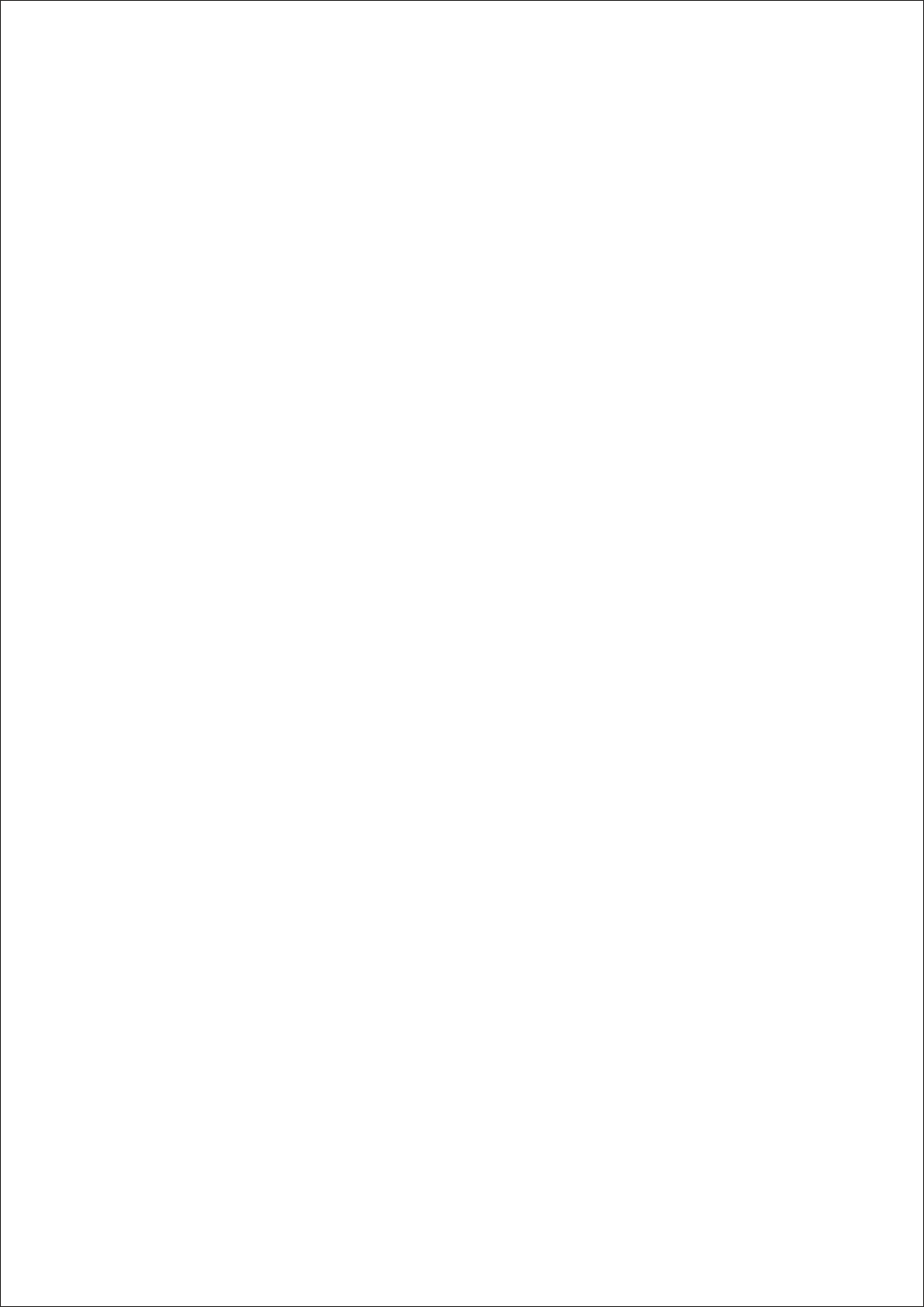#### **Data Governance Network**

The Data Governance Network is developing a multi-disciplinary community of researchers tackling India's next policy frontiers: data-enabled policymaking and the digital economy. At DGN, we work to cultivate and communicate research stemming from diverse viewpoints on market regulation, information privacy and digital rights. Our hope is to generate balanced and networked perspectives on data governance thereby helping governments make smart policy choices which advance the empowerment and protection of individuals in today's data-rich environment.

#### **About Us**

The National Institute of Public Finance and Policy (NIPFP) is a centre for research in public economics and policies. Founded in 1976, the institute undertakes research, policy advocacy and capacity building in a number of areas, including technology policy. Our work in this space has involved providing research and policy support to government agencies and contributing to the creation and dissemination of public knowledge in this field. Our current topics of interest include privacy and surveillance reform; digital identity; Internet governance and rights, and regulation of emerging technologies. We also focus on research that lies at the intersection of technology policy, regulatory governance and competition policy.

#### **Disclaimer and Terms of Use**

The views and opinions expressed in this paper are those of the authors and do not necessarily represent those of the organisation.



This work is licensed under a Creative Commons Attribution-NonCommercial 4.0 International License.

#### **Design**

Cactus Communications

#### **Suggested Citation:**

Goyal, T., Sane, R. (2020). *Towards better enforcement by regulatory agencies.* Data Governance Network Working Paper 14.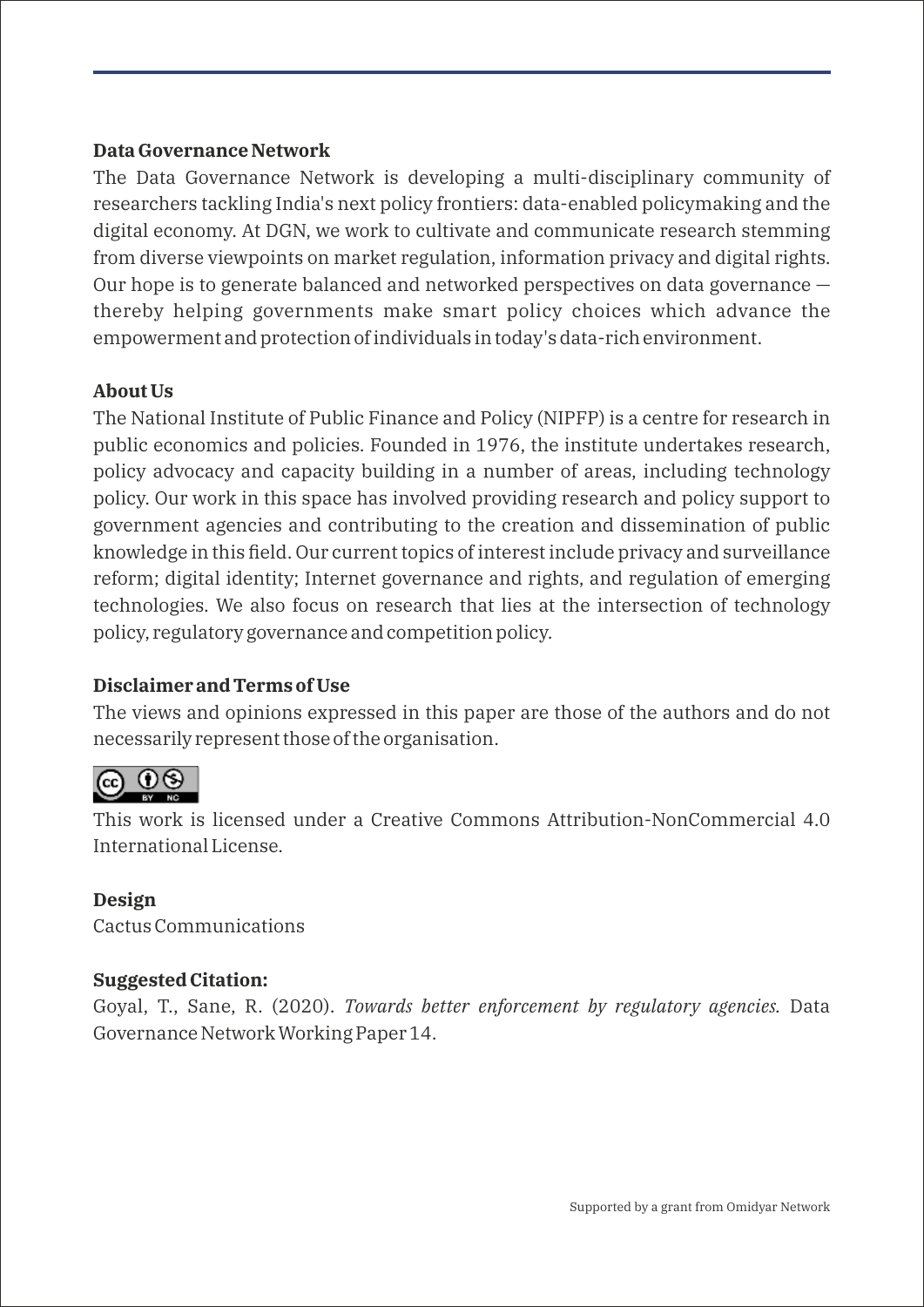# **Abstract**

This paper studies the enforcement process at the Securities Exchange Board of India (SEBI) and the Competition Commission of India (CCI) on two questions of natural justice the right to be heard and separation of powers. The paper finds evidence of several procedural failures at both the regulators. The paper argues that this is because the Indian law just assumes that process of natural justice will be followed, and does not codify the same. In other countries, these processes are codified in laws, regulations and process manuals. The paper then presents recommendations on how processes of natural justice should be codified within the legal and regulatory framework of the proposed Data Protection Authority (DPA).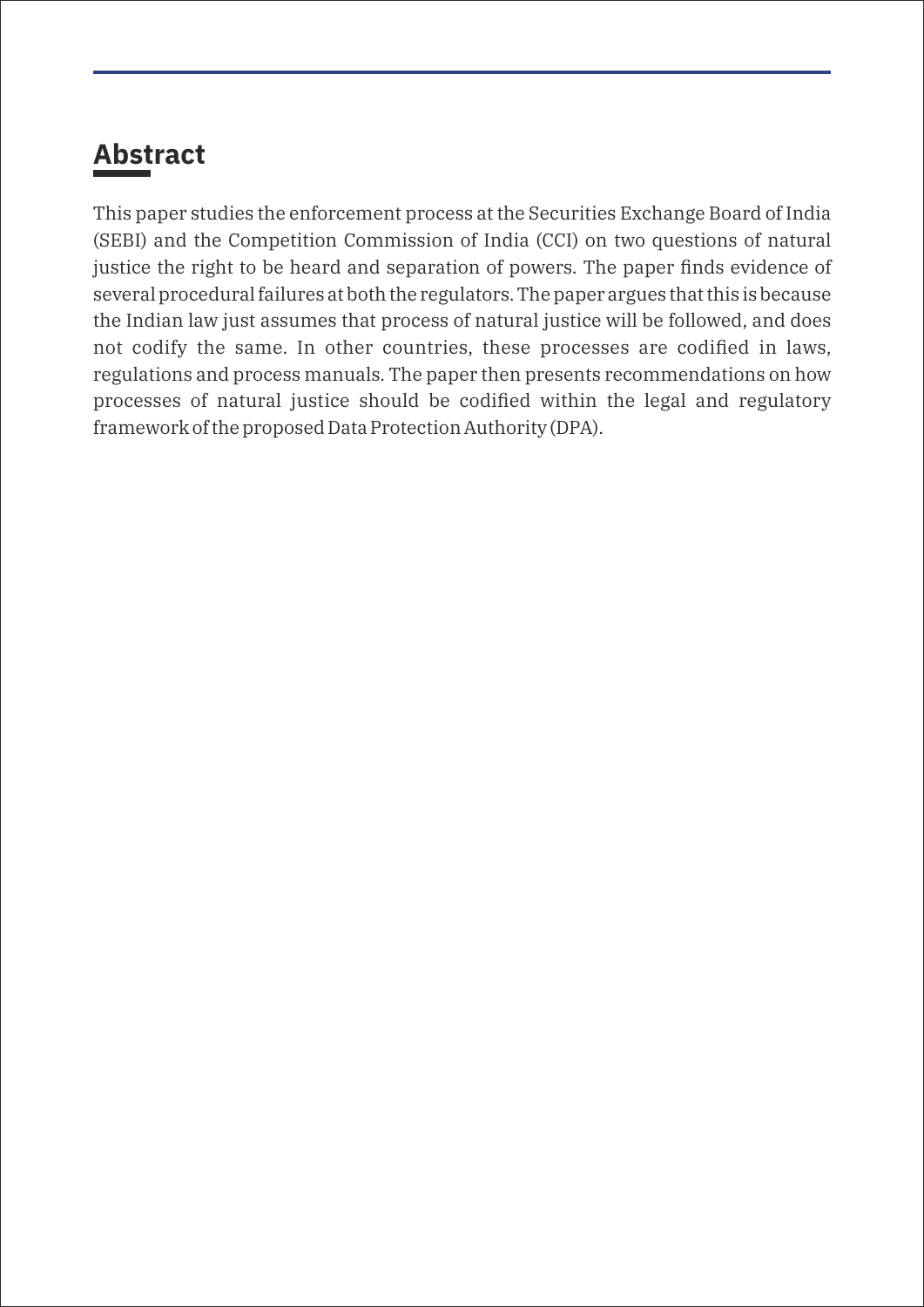# **Table of Contents**

| 1. Introduction                                                       | 04 |
|-----------------------------------------------------------------------|----|
| 2. Principles of administrative law                                   | 06 |
| 2.1 Right to be heard                                                 | 06 |
| 2.1.1 Notice                                                          | 06 |
| 2.1.2 Examination of material and cross examination                   | 06 |
| 2.2 Separation of Powers                                              | 07 |
| 3. How does SEBI perform on due process                               | 08 |
| 3.1 The enforcement process at SEBI                                   | 08 |
| 3.2 Separation of Powers at SEBI                                      | 09 |
| 3.3 Evaluating SEBI                                                   | 11 |
| 3.3.1 Notice                                                          | 12 |
| 3.3.2 Examination of materials                                        | 13 |
| 3.3.3 Other issues                                                    | 14 |
| 4. How does CCI perform on due process                                | 15 |
| 4.1 Enforcement process for the commission                            | 15 |
| 4.2 Due process issues in CCI orders                                  | 17 |
| 5. International experience                                           | 19 |
| 5.1 The structure of enforcement                                      | 19 |
| 5.2 Processes for better enforcement                                  | 20 |
| 5.2.1 Notice                                                          | 20 |
| 5.2.2 Separation of powers                                            | 21 |
| 5.2.3 Examination of materials                                        | 22 |
| 5.3 ICO's enforcement powers under the DPA, 2018                      | 22 |
| 6. Implications for the design of the Data Protection Authority (DPA) | 24 |
| 6.1 Enforcement by the DPA                                            | 24 |
| 6.2 Why is common law not enough                                      | 25 |
| 6.3 Recommendations                                                   | 26 |
| <b>Conclusion</b>                                                     | 28 |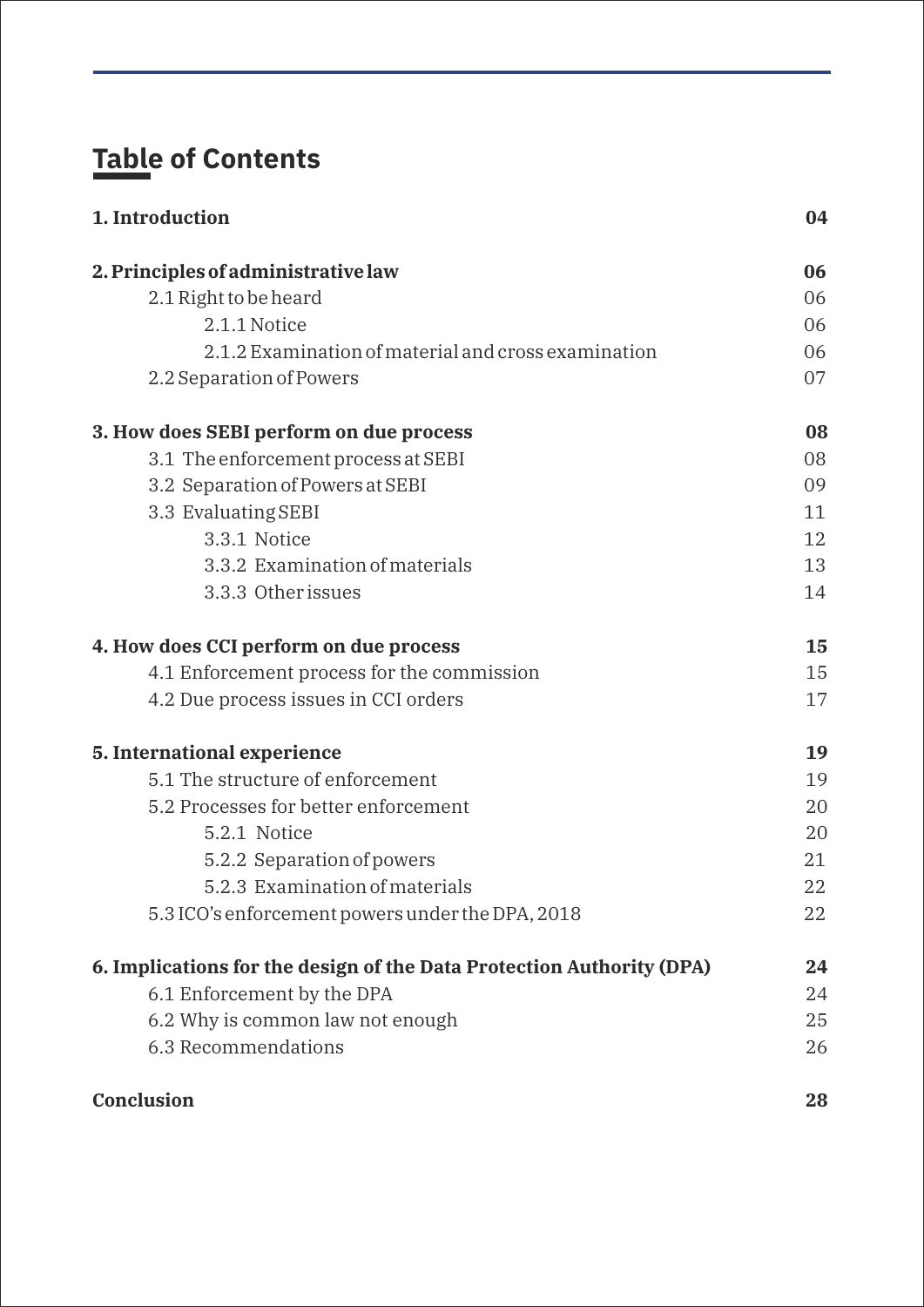### **1. Introduction**

India is on the verge of establishing yet another regulator - the Data Protection Authority (DPA) - that will implement the provisions under the Personal Data Protection Bill, 2019. As per the Bill, the DPA will regulate anyone who collects data for commercial use, with a turnover of more than INR 20 lakh annually. This would cover entities from small time telemarketers to social media behemoths. The scope of its regulated entities will thus be more extensive than any of the regulators previously established in India.<sup>1</sup> The DPA has the power to either *suo motu* or on a complaint take action against an entity violating the law. It can, among other things, issue directions, call for information, conduct inquiries, issue orders for injunctive relief, suspend or cancel the registration of businesses.

If regulated entities do not perceive a sense of "fairness" as well as "predictability" about these processes, then this subjects them to harassment, and potentially disincentivises several businesses from entering the market in the first place. Failures of following due process may be damaging to the ease of doing business, to the digital and start-up ecosystem and damage India's chances of dominance in these spheres.² Most importantly it will have adverse consequences on the justice and dignity of the regulated entities. With such an expansive responsibility, it is important to get the design of the enforcement processes of the DPA right.

The discussions on the design of the DPA suggest that the regulator will be modeled along the lines of other Indian regulators. Understanding how enforcement is taking place in existing regulators, and whether there is an inherent problem in the structure of enforcement is important to study as we build regulators and place cross-sectoral mandates on them. This is especially important as state capacity is known to be weak in India, suggesting the need to move beyond existing models of regulatory design. For example, Roy, Shah, Srikrishna, and Sundaresan (2019) argue that Indian regulators have too often veered into controlling as opposed to regulating, and that enforcement has been selective and weak, and failed to adequately follow the rule of law especially on due process.

In this paper we evaluate how the Securities Exchange Board of India (SEBI) and the Competition Commission of India (CCI) fare on issues of *natural justice* as they perform their enforcement functions. The Justice Srikrishna Committee Report on data protection refers to a number of Indian regulators, such as TRAI, SEBI, CCI etc, when making recommendations for the DPA. Among the regulators discussed in the report, we found that SEBI has been considered the most effective, as far as its enforcement actions are concerned. CCI is relevant as it is a more recently established regulator. A study of CCI comes at an interesting checkpoint in the development of regulatory governance, to understand whether it has imbibed and benefitted from the lessons, thus far. Moreover, CCI's mandate is akin to the DPA's, in so far as protection of consumer interests is concerned.

Natural justice is a vast area, and we focus on three elements of natural justice - how are notices served, whether parties are allowed to examine material and cross-examine witnesses, and whether there is separation of powers, especially between the investigation and adjudication functions. We use data on cases at appellate forums of both the regulators and find evidence of several procedural failures. However, CCI maintains separation of powers with a far greater degree as compared to SEBI. There is also application of mind by the Commission at multiple stages - at the time of formation of prima facie

<sup>&</sup>lt;sup>1</sup> Existing regulators in India are sector specific, such that specifically deal with the financial sector (SEBI, PFRDA, IRDA etc) or the infrastructure sector (TRAI, CERC, AERA etc).

² For example, Dima, Barna, and Nachescu, 2018 study forty five countries over a five year period and find a positive link between market development and rule of law.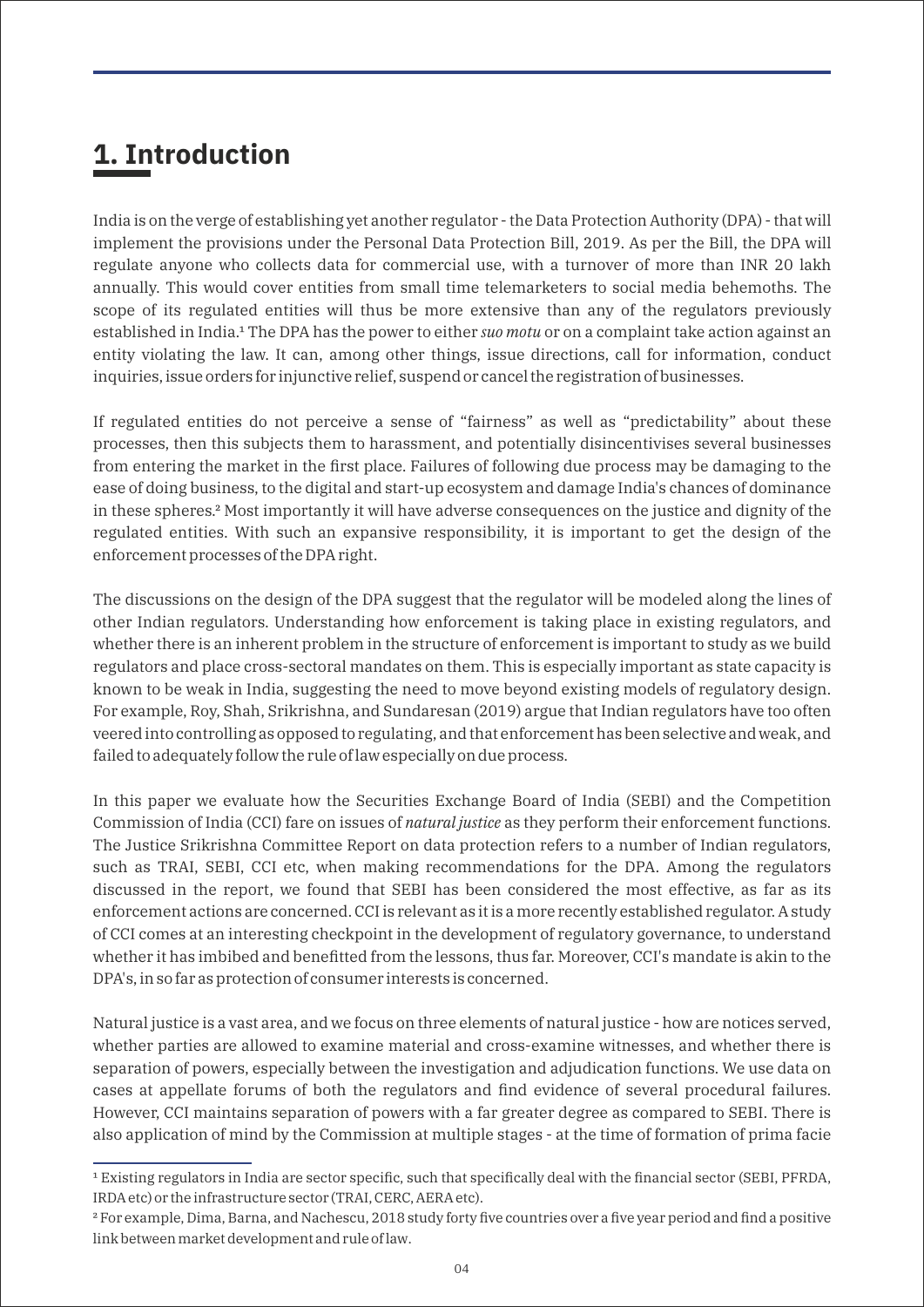opinion, at the time of issuance of direction for investigation and lastly, at the time of penalty proceedings.

We then ask why is it that there are such procedural failures? Legislation in India confers certain powers of a civil court to a regulatory agency, and expects that the regulator will comply with the principles of natural justice. There is, however, no guidance on how regulators should comply with these principles (Burman & Krishnan, 2019 and Sundaresan, 2018). There is also very little by way of standardised procedures that an administrative body can source from common law.

What would improve these processes? We look at the structure of regulators in other countries We look at the structure of regulators in other countries namely the US and the UK, and find that the processes that Indian law just assumes will be followed, are actually codified in laws, regulations and process manuals in these countries. Since the main regulator studied here was SEBI, our international comparison mostly emphasises comparable regulators in the US and the UK such as the Securities Exchange Commission and the Financial Conduct Authority respectively. We also study the ICO which is a data protection regulator in the UK. We find that the processes that Indian law just assumes will be followed, are actually codified in laws, regulations and process manuals in these countries. Codification is important as a study of CCI also shows.

While the CCI does better in terms of structural separation, issues of due process continue to remain due to scanty guidance available in the Competition Commission of India (General) Regulations, 2009 on other aspects. Codification of processes on legislative powers, such as having more prescriptive rules on the requirements of consultation, have led to better regulation making processes (Burman & Zaveri, 2018). We then present some recommendations on how processes of natural justice should be codified within the structure of the DPA. This will provide adequate guidance to the regulator as it discharges the enforcement function, as well as to the broader community as it continuously evaluates the performance of the regulator on these counts.

It is not as if these concerns have not begun to be recognised in India. For example, in 2011, the Financial Sector Legislative Reforms Commission (FSLRC) Report laid out a regulatory framework imbibing the principles of natural justice in the proposed financial regulator's enforcement functions.³More recently, in 2019, the Report of the Competition Law Review Committee, reviewed the enforcement processes in the CCI.⁴ Similarly, the Sahoo Committee Report set up to examine development and regulation of valuation professionals, while laying out the regulatory design for the said purpose, emphasises on the need of principles of separation of powers, reasoned orders, independence and accountability.<sup>5</sup> The follow through on the recommendations, however, has been scarce.

Our paper connects with this discussion in India. It also connects to a larger literature across the world on the dilution of accountability of the "new administrative state". Administrative agencies are increasingly built with legislative, executive and judicial mandates. Such agencies are expected to draft subordinate legislation, be responsible for licensing and enforcement actions, and also adjudicate on investigations usually carried out by itself. Questions on checks and balances and due process that were reasonably settled in liberal democracies when it came to government functioning are now being debated once again with respect to regulators.

³ Government of India, Report of the Financial Sector Legislative Reforms Commission 2011 available at https://dea.gov.in/sites/default/ les/fslrc\_report\_vol1\_1.pdf.

⁴ Ministry of Corporate A airs, Report of the Competition Law Review Committee 2019 available at http: //www.mca.gov.in/Ministry/pdf/ReportCLRC\_14082019.pdf.

⁵ Ministry of Corporate Affairs, Report of the Committee of Experts to Examine the Need for an Institutional Framework for Regulation and Development of Valuation Professionals 2020 available at https://www.ibbi.gov. in/uploads/whatsnew/ed6bf110d4c26d3dc9a2e40053cf53c6.pdf.

⁶ Some examples include (DeMuth, 2016; Giandomenico, 1998; Scott, 2000).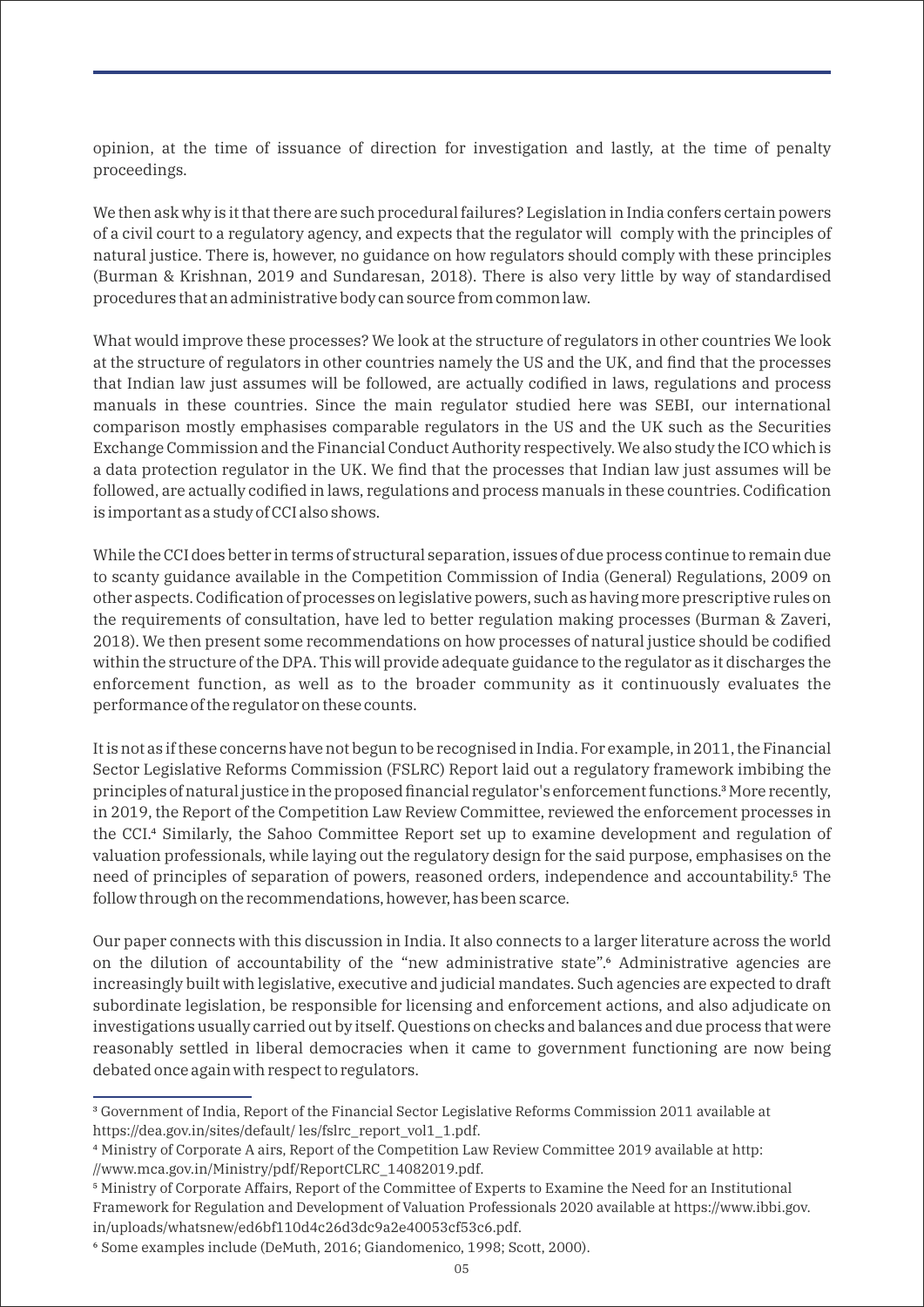# **2. Principles of administrative law**

An enforcement proceeding has multiple steps - from the choice of whether to investigate a complaint, the process of investigation itself and the final order. Studying whether enforcement is working requires us to study each phase of the regulatory activity that culminates in the final order, and not just the final order. After all, an order is good or bad depends on whether it is a product of following "due process" .

The underlying principle of due process is "rule of law". Broadly, rule of law means exercise of public power without arbitrariness. The Constitution of India embodies this rule under Article 21, which provides that no person will be deprived of his life and liberty without procedure established by law. Article 14 of the Constitution was initially narrowly formulated to guard against differential treatment of similarly placed entities. In *E.P. Royappa v. State of Tamil Nadu*<sup>7</sup> it was decided that the fairness principle would operate against any action of the state that is arbitrary. The Court expanded protection of Article 14 considerably by holding that Article 14 is an antithesis to "arbitrariness".

That power should not be exercised "arbitrarily" has been formulated in a variety of ways. First, power should be exercised for the purposes it has been conferred. Second, power should be exercised within its statutory ambit. Indian courts have gone further than this simple negation to insist on specific positive content of the rule of law obligations. In relation to quasi judicial action of administrative agencies, this takes the form of insistence of following the principles of natural justice.

The classical formulation of natural justice encompasses two principles, first, *audi alteram partem* i.e. a person affected has a right to be heard. Second, *nemo judex in re sua* i.e. the authority deciding the matter should be free from bias. Both these principles have encompassed judicially formulated components over the years. In the subsequent section, we discuss each in greater detail.

### **2.1 Right to be heard**

An action, through the use of public power, that adjudicates over one's rights requires that there be a right to a hearing. Indian courts have devoted considerable time in assessing whether or not a right of hearing is warranted in certain administrative proceedings.<sup>8</sup> This includes two elements: notice and examination of materials.

### **2.1.1 Notice**

A proper defence can be made only if allegations are known. A notice serves this function. It informs the accused of the case it has to meet. The Supreme Court has dealt with the issue in several cases concerning various aspects of the notice. The following general principals can be culled regarding a valid notice:

• Notice must be properly served to the concerned person i.e. it must give sufficient time to enable the individual to prepare his case.<sup>9</sup>

⁷ E.P. Royappa v. State of Tamil Nadu, MANU/SC/0380/1973.

⁸ Mineral Development v. State of Bihar, AIR 1960 SC 468. *Also see*, Board of Mining Examination v. Ramjee, AIR 1977 SC 965.

⁹ *See,* Canara Bank v. Debasis Das, (2003) 4 SCC 557.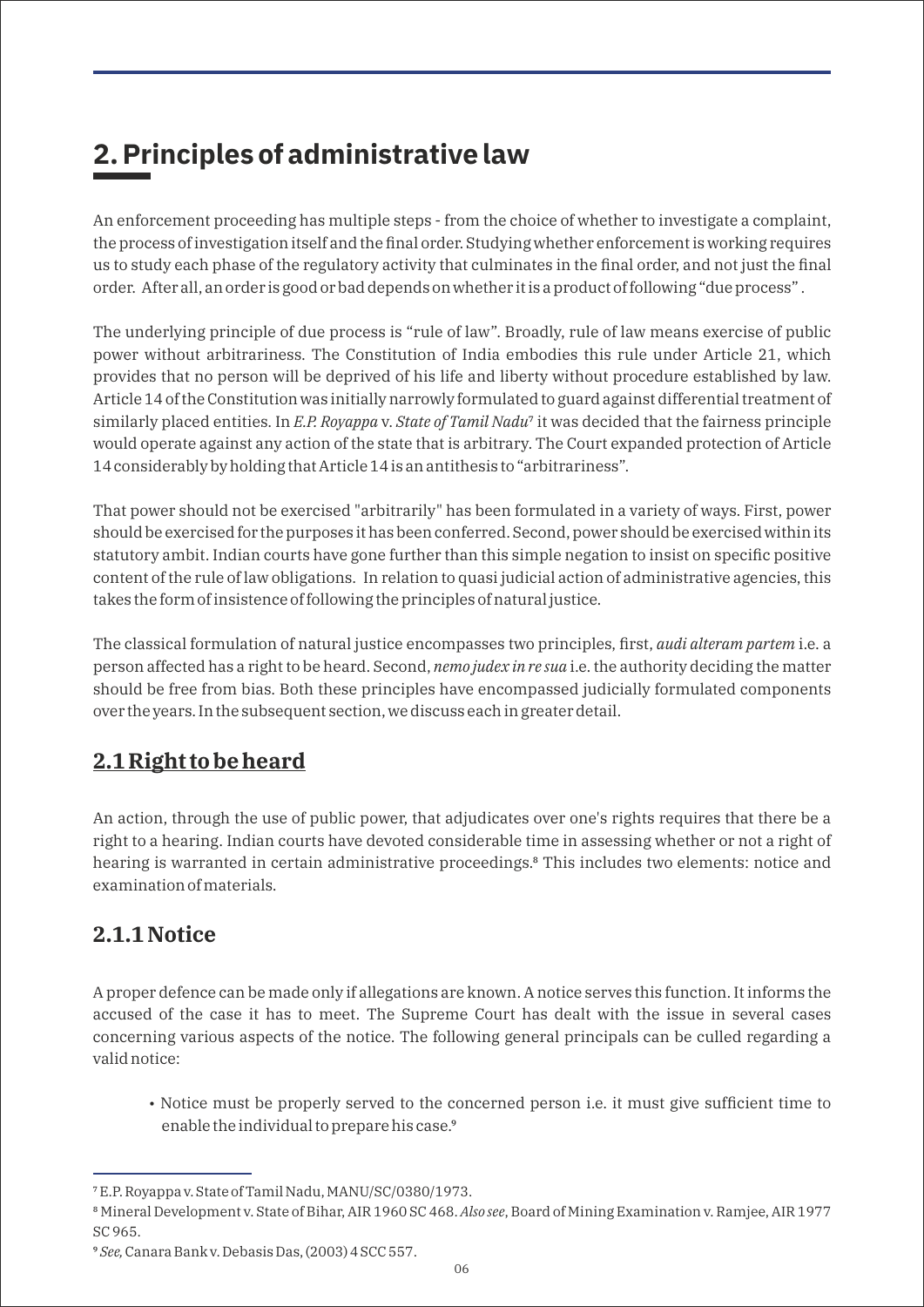- Notice must be adequate as regards the details of the case so that the noticee gets an adequate opportunity to represent against the impugned action.
- Notice must describe the factual details of the case in detail. For example, a notice in bare bone language of the statute i.e. which merely repeats the statutory language without giving any facts and other particulars is insufficient and inadequate.<sup>10</sup> Some illustrative conditions in which the notice is held to be suffering from vagueness are:
	- If the charge-sheet mentions action is being taken against the employee on the basis of fraud, without mentioning the particulars of fraud.
	- If the notice does not mention the date, time and location of the incident.
	- The notice should mentions the charges without mentioning the action proposed to be taken.
- It should fully mention all the grounds on which action is to be taken against the noticee. In case the notice mentions the ground, but action is taken on a different ground, the notice is not deemed to be valid.<sup>11</sup> It is invalid if it mentions several grounds without specifying the particular ground for the proposed adverse action.

#### **2.1.2 Examination of material and cross examination**

A fundamental principle of natural justice is that the adjudicatory body should decide the case only on the basis of material placed before it in the course of proceedings. The right to know what materials have been placed before the authority is crucial for the person to exercise his right to defend himself. This position in law is settled as evidenced by a litany of cases where quasi judicial proceedings have been struck down for non disclosure of material.<sup>12</sup>

While there is clarity on the issue of disclosure of material to the accused, there remains uncertainty in the Indian jurisprudence, on the extent and content of the material to be made available to the aggrieved party. Courts have typically decided the issue on a case-by-case basis. For example, it has been held that if the gist of documents against the party affected has been brought to his notice, then the non supply of copies would not violate natural justice.<sup>13</sup> The case dependent adjudication rather than rule based adjudication of the issue is inimical to a clear understanding of the scope of the materials to be disclosed. The standard of whether "prejudice is caused or not" leads itself to ad hoc approach based on the particulars of the case, thereby, hindering development of a cogent administrative practice around this issue.

The other component of fair hearing is to give the affected party an opportunity to rebut the material against it. As per existing case law, opportunity of cross examination is not considered an absolute right. Only when the court is of the opinion, that non availability of the right has resulted in prejudice to the party, can it lead to vitiation of the proceedings. The Supreme Court has led the following guidelines on the question of cross examination as a component of natural justice:

*If the credibility of a person who has testified given some information is in doubt, or if the version or statement of the person who has testified, is in dispute, right of cross examination must inevitably form part of fair play in action but where there is no lis regarding the facts but certain explanation of the circumstances there is no requirements of cross examination to be fulfilled to justify fair play inaction.*<sup>14</sup>

<sup>&</sup>lt;sup>10</sup> Nasir Ahmed v. Asst. Custodian-General, Evacuee Property, (1980) 3 SCC 1.

<sup>&</sup>lt;sup>11</sup> J. Vilangan v. Executive Engineer, AIR 1978 SC 930.

<sup>&</sup>lt;sup>12</sup> M.A. Jackson v. Collector of Customs, (1981) 1 SCC 198; Chairman, Prathma Bank, Moradabad v. Vijay Kumar, SIR 1989 SC 1977; Vrajlal Manilal and Co. v. Union of India, SIR 1964 SC 1643.

<sup>&</sup>lt;sup>13</sup> Dewan Singh v. State of Haryana, AIR 1976 SC 1921.

<sup>14</sup> K.L. Tripathi v. State Bank of India, AIR 1984 SC 273.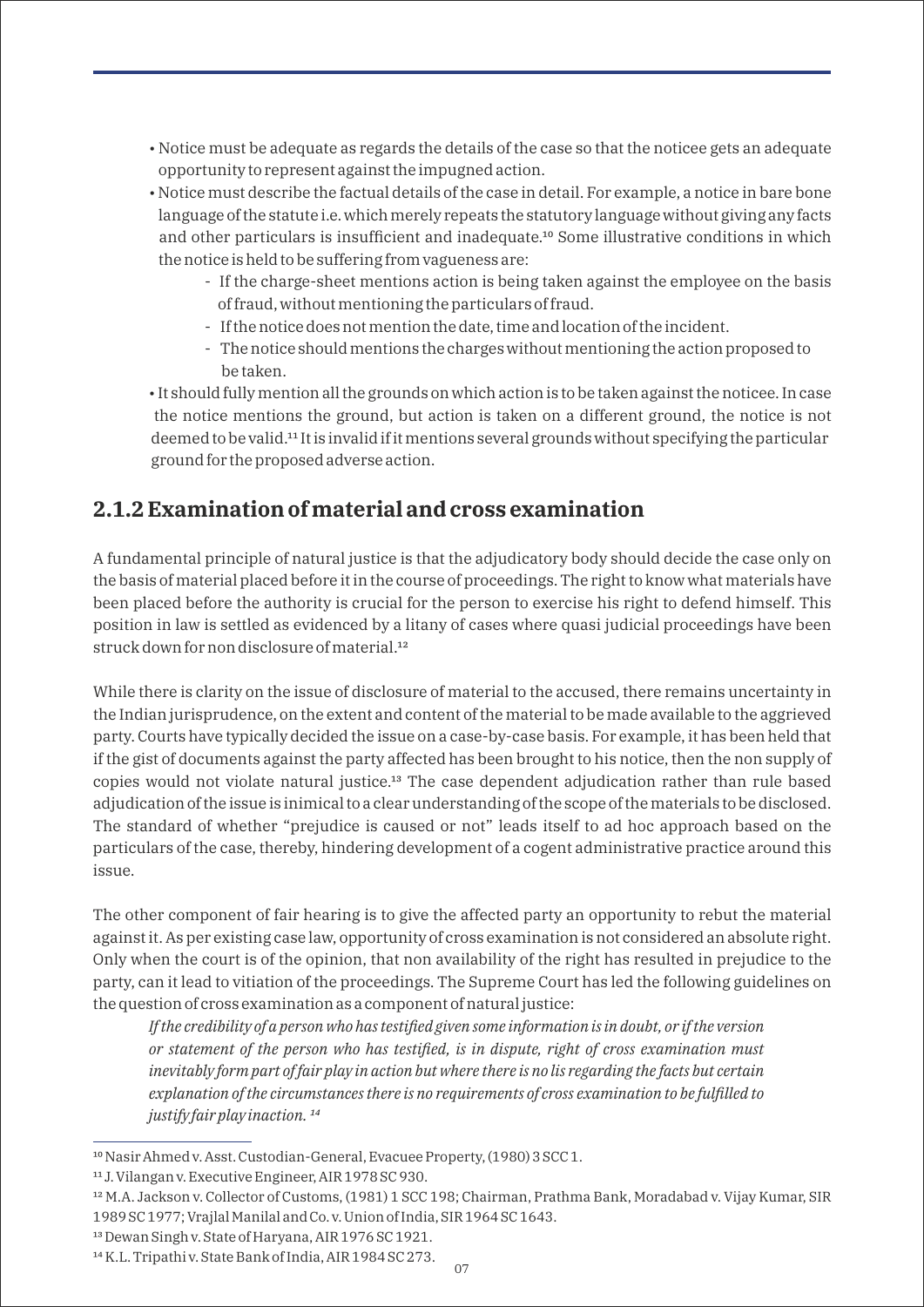It is important that the noticee have a right to cross-examine the witness if records indicate that evidence has been collected by recording statements of witnesses. The witness may be lying; may have not understood the query well; may have an axe to grind; or may just be inaccurate. If a witness says something that is controverted by another witness, finding out what version is more reliable is the essential job of judging the case. Therefore, cross-examination is a vital facet of natural justice.

### **2.2 Separation of powers**

Separation of powers is a principle of administrative law which ensures that persons in not a judge in his own cause. The independence and the objectivity of the adjudicative function is protected by not allowing it to combine with inconsistent functions such as prosecution, investigation or advocacy. Separation of functions serves to insulate judicial decision makers from off the record communications from executive staff members whose personal involvement in the proceeding is likely to impair their ability to give objective advice. Insulation of the judicial decision maker from the prosecutors and investigators also enhances parties' confidence in the impartiality of the decision maker and in the fairness of the proceeding (Scalia, 1982).

Indian courts have followed three basic categories when it comes to bias: personal, pecuniary and official or departmental. While the tests of personal or pecuniary bias can be adjudicated in standalone contexts, it is the doctrine of official bias that is structurally more significant. This is not an issue that has come up with the rise of independent regulators housing quasi judicial functions within the regulator itself, but has been dealt with in administrative functions of the traditional executive.

One of the foundational cases that dealt with official bias is that of *Gullapalli Nageswara Rao* v. APSRTC.<sup>15</sup> The case was as follows. A scheme for nationalisation of motor transport was notified by the State Government. As per the Scheme, any objections to nationalisation would be decided by the State Government, and the designated officer for the same was the Chief Minister. However, the officer who received objections from the parties against the scheme or nationalisation was the secretary of the Transport Department. One of the parties in the dispute was the Transport Department.

The Court considered case law on departmental bias and held that it was a fundamental principle of natural justice that the authority empowered to decide the dispute between opposing parties should not be biased towards one side or the other. Further, it is also required that a person interested in one party or the other, should not take part in the proceedings irrespective of proof being adduced as to whether he influenced the mind of the person who finally takes the decision. Based on this, the Court held that even if the order is formally passed by the Chief Minister, the hearings given by the Transport Secretary offends the principle of natural justice, and the proceedings conducted by him, in violation of that principle, are bad.

There has been an extension of this principle to statutory regulatory bodies, as well. The Supreme Court in *Clariant International Ltd. and another* v. *SEBI*,<sup>16</sup> observed, in the context of SEBI, that the vesting of legislative, executive and judicial powers in the same body could raise several public law concerns as it violates the separation of powers. Moreover, the Sahoo Committee on Valuation Professionals, also points out that in keeping with the spirit of constitutional provisions, a regulator should ensure that its quasi legislative, executive and quasi judicial powers should be independent. There should be no intrainstitutional bargaining, and the units should operate at arm's length with each other, especially in the case of investigations and quasi judicial functions.<sup>17</sup>

<sup>15</sup> Gullapalli Nageswara Rao and others v. State of Andhra Pradesh, MANU/SC/0149/1959.

<sup>&</sup>lt;sup>16</sup> Clariant International Ltd and another v. SEBI, MANU/SC/0694/2004.

<sup>&</sup>lt;sup>17</sup> Ministry of Corporate Aairs, Report of the Committee of Experts to Examine the Need for an Institutional Framework for Regulation and Development of Valuation Professionals 2020 available at https://www.ibbi.gov. in/uploads/whatsnew/ed6bf110d4c26d3dc9a2e40053cf53c6.pdf.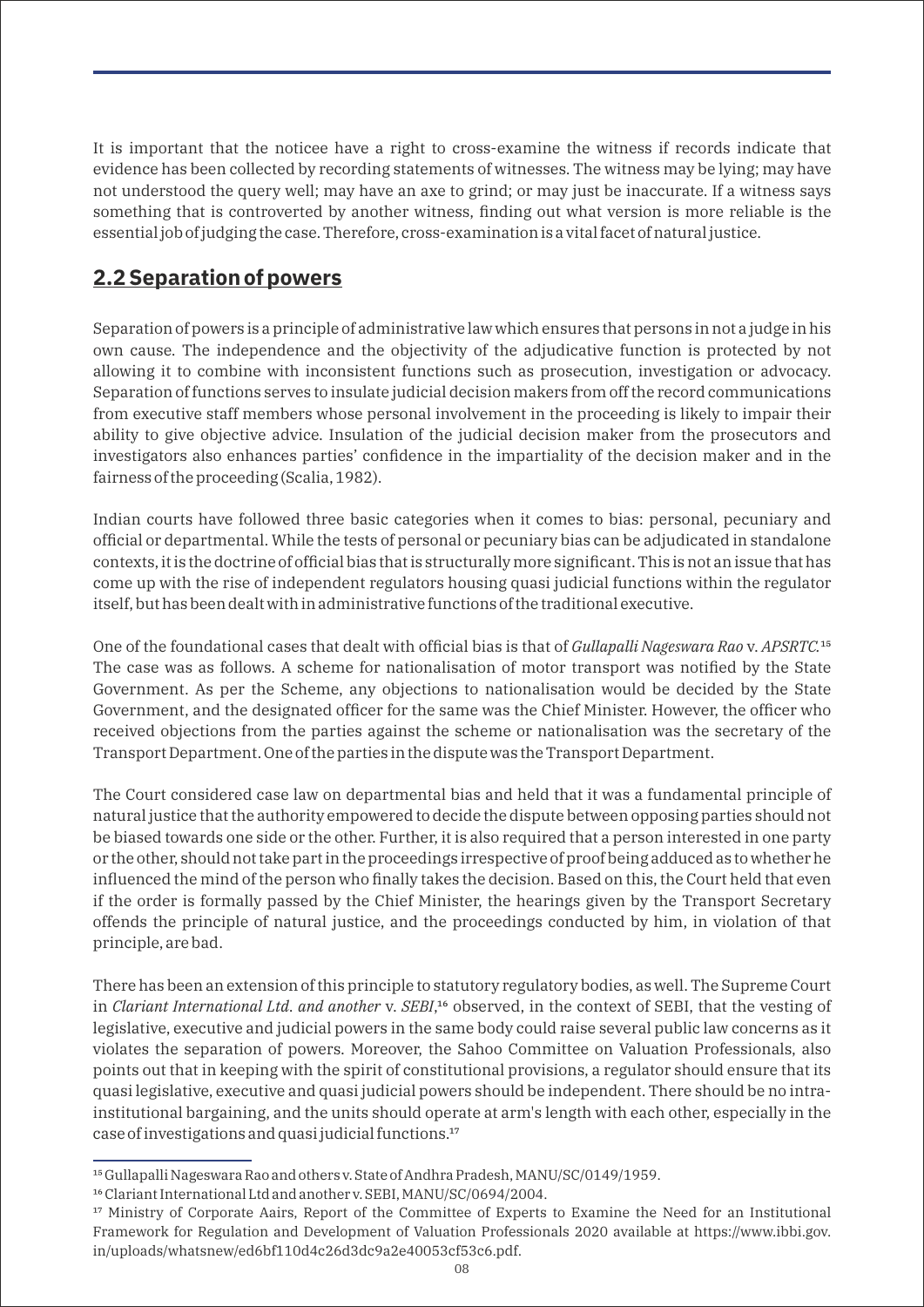### **3. How does SEBI perform on due process?**

As we think about the enforcement functions of the Data Protection Authority (DPA), it is useful to reflect on the experience of the capital markets regulator, the Securities Exchange Board of India (SEBI) on the questions of natural justice discussed in the previous section. There are three reasons for the choice of SEBI.

First, SEBI is one of the oldest (other than the Reserve Bank of India) regulator in the country. It was instituted under under the Securities and Exchange Board of India Act, 1992, with a mandate of investor protection, regulation of the securities and the promotion and development of the securities market. It has considerable powers of enforcement and this experience has been used to design such functions at other regulators, such as the IRDAI and PFRDA. Second, when designing the legal and regulatory framework for new institutions, the practice in India has been to borrow from existing successful institutions. As SEBI is one of the oldest such institution in the country, it is highly likely that the regulations surrounding enforcement at the DPA will be similar to the one at SEBI. Third, the existence of the Securities Appellate Tribunal (SAT) where SEBI orders can be challenged provides an opportunity for orders of SEBI in appeal to be studied.<sup>18</sup>

A regulator's enforcement powers need to be exercised in a circumscribed manner because not only does its outcome have an impact on the regulated sector, but also the manner of its exercise. In the context of SEBI specifically, this was pointed out by SAT in the case of *DLF Ltd. and others* y. *SEBI*.<sup>19</sup> In this case, DLF had led an appeal to SAT, inter alia, on the ground that SEBI had not given it an opportunity of hearing. In relation to this order, SAT held:

*"The impugned order caused such an adverse impact on the market that various shareholders, whose interest the impugned order claims to protect, lost Rs. 7 to 8 thousand crores in one day alone. This can never be compensated by anybody except the market mechanism, which takes its own time to do so. Creating such chaos in the capital market by passing a seemingly innocuous order, if not reckless, cannot be said to satisfy the twin objectives underlying the Sebi Act, 1992."*

It is pertinent to keep this observation in mind, to understand the ramifications that SEBI's quasi judicial powers can have on the regulated entities and the securities market, in general. We begin with a description of the SEBI enforcement process and then describe the problems in the separation of power. This is important as it is very likely the DPA will be modeled along similar lines.

#### **3.1 The enforcement process at SEBI**

The process of enforcement is governed by the following legal instruments:

- *SEBI Act*: The SEBI Act is the parent legislation under which SEBI was constituted. It defines various offences for which SEBI is the enforcement authority and the punishments it can levy. It also provides for the establishment and jurisdiction of the Securities Appellate Tribunal.
- *Rules and regulations* : Under section 29 of the SEBI Act, the Central Government has the power to make rules for the carrying out of the purposes of the Act. Under Section 30, SEBI has powers to issue regulations. With respect to SEBI's enforcement, the SEBI (Procedure for Holding Inquiry and Imposing Penalties) Rules, 1995 are relevant.

<sup>&</sup>lt;sup>18</sup>Regulators such as IRDAI and PFRDA came under Appellate Oversight of the SAT only in recent times.

<sup>&</sup>lt;sup>19</sup>DLF Ltd. and others v. Securities and Exchange Board of India, Manu/Sb/0006/2015.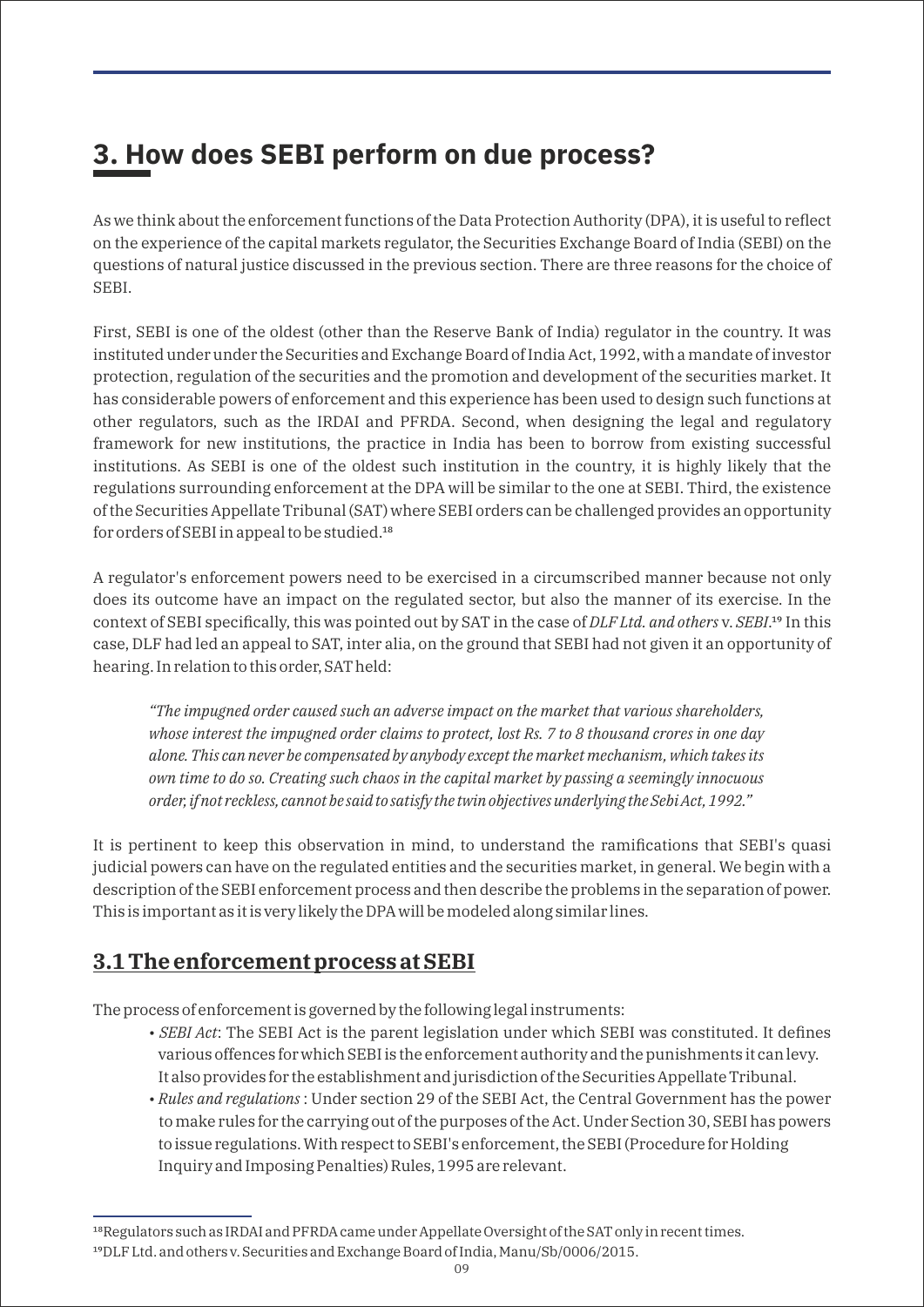The process of enforcement at SEBI begins with either an inspection or investigation. Investigations are conducted when SEBI suspects a possible violation.<sup>20</sup> The decision on whether or not to undertake an investigation lies with SEBI. The member at SEBI has to write an order appointing the investigation authority, and clearly state the reason why this particular investigation is being conducted.<sup>21</sup>

During the investigation stage, the investigating authority is endowed with the following powers:

- *Ask for material* : The authority can require any person (and not just a regulated entity or the person who is suspected) to furnish books, information, records that it feels are relevant for the investigation. For example, in *Indian Council of Investors* v. Union of India²², it was held that *SEBI* in exercise of its powers could seek call data records. These materials can be kept in custody for six months.
- *Examine persons on oath* : The authority can examine any person associated with the securities market in any manner on oath. It is required to make notes of this examination, and read the notes and get them signed by the person being investigated.<sup>23</sup>
- *Seizure of material* : SEBI can seize material (such as books, registers, or other documents) that it thinks constitute important evidence but can get destroyed in the hands of the accused. It, however, has to apply to the designated court to obtain such an order.

If a person does not comply with directions of the investigating authority, he could be criminally punished with imprisonment upto one year, along with fine, or both, with the fine being extendable to one crore rupees along with a further fine of five lakh rupees.<sup>24</sup> SEBI does not have to go to the court to impose such penalties. It is empowered by the Act to do so itself.

Once the investigation is complete, the authority submits an interim or final report that is circulated to senior officers of SEBI. These officers decide whether any enforcement action needs to be initiated. The report is then forwarded to the WTM to decide on the future course of action. On finding of evidence of misdemeanour, SEBI may issue a show cause notice to take action against the regulated entity.

None of these provisions provide any guidance on how the regulator should follow due process of law. It is left to the regulator to follow principles of natural justice in serving a notice, or allowing access to materials.

### **3.2 Separation of powers at SEBI**

Before we examine the question of separation of powers, it is useful to briefly describe the enforcement structure at SEBI. There are two relevant authorities for enforcement proceedings the adjudicating officer (AO) and the Whole Time Member (WTM). Both of these are housed within the regulator.

• Adjudicating Officer : The adjudicating officer is appointed by the Board for the purposes of judging whether there has been a violation<sup>25</sup> and imposing monetary penalty. While conducting the inquiry, the adjudicating officer has the power of summoning, requiring attendance of persons and production of relevant records. The officer can also levy a penalty upto INR 25 crores.

<sup>&</sup>lt;sup>20</sup> See Section 11C of SEBI Act, 1992 for conditions when the Board may direct an investigation.

<sup>&</sup>lt;sup>21</sup> The authority is appointed depending on the nature of proceedings (such as remedial and preventive, civil penalties, and criminal prosecution).

<sup>&</sup>lt;sup>22</sup> Indian Council of Investors v. Union of India, [2014] 186 Comp Cas 512 (Bom).

<sup>&</sup>lt;sup>23</sup> *See* Sections 11c(7) and 11(7), SEBI Act, 1992.

<sup>&</sup>lt;sup>24</sup> Section 11C(6), SEBI Act, 1992.

<sup>&</sup>lt;sup>25</sup> Sections 15A-15HB, SEBI Act, 1992.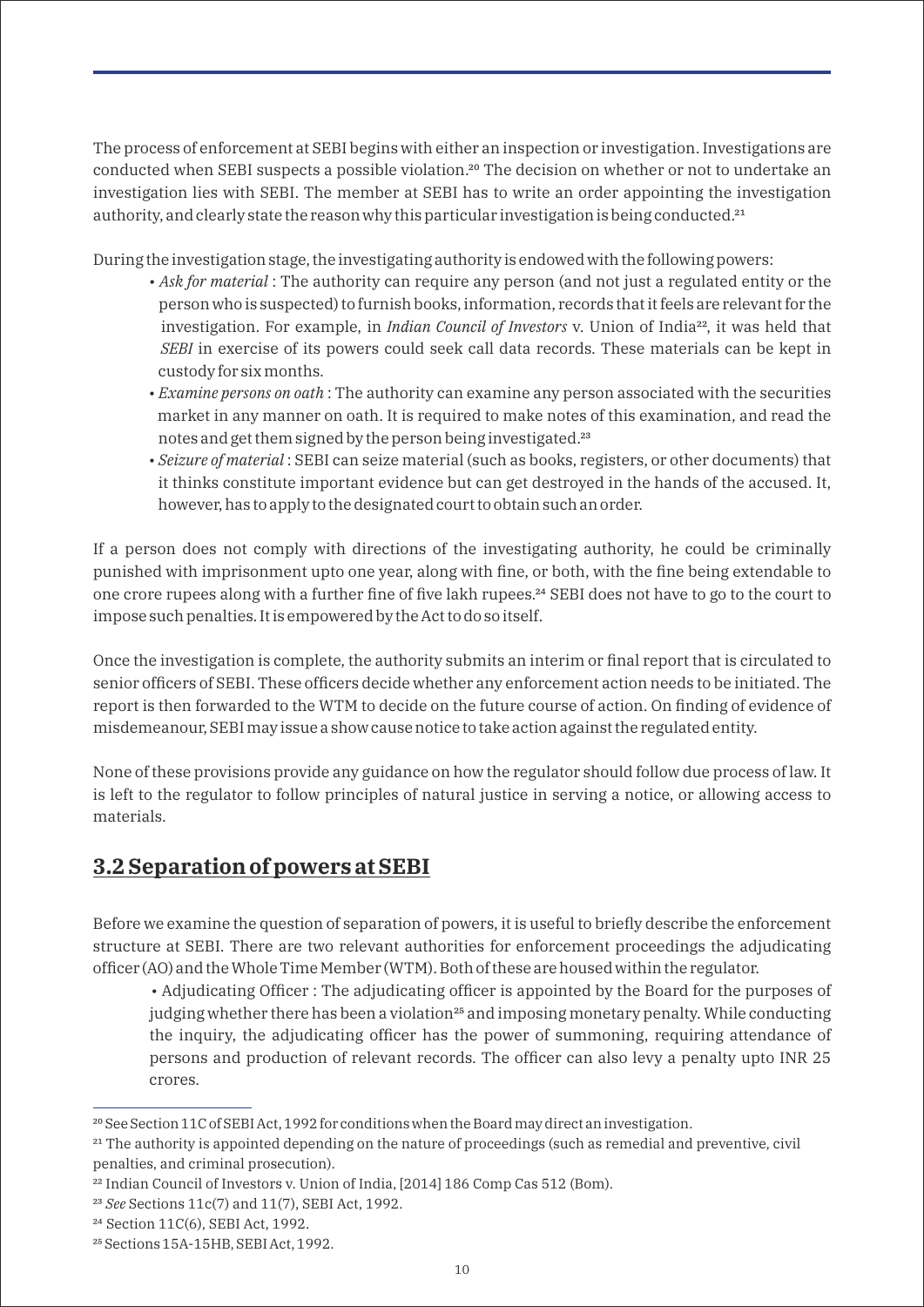or upto three times of the profit made due to the contravention under various sections. An appeal from the order of the adjudicating officer can be made to the Securities Appellate Tribunal. The Board has been given the power to examine the record of any proceedings if it considers that the order passed by the adjudicating officer is either erroneous or not in interests of the securities market.

- WTM The WTM exercises enforcement powers such as:
	- Calling for information from persons associated with the securities market.
	- Undertaking inspection of any document of a listed company / company intended to be listed on reasonable grounds of insider trading, fraudulent and unfair practices.
	- Power to issue directions to persons associated with securities market in the interests of the market and the investors and order disgorgement of wrongful gain made or loss averted.
	- Order investigation into the affairs of a person associated with securities market in case it has reasonable grounds to believe that there has been a violation of the Act or regulations made thereunder or that the transactions are done in a manner detrimental to investors.

For the purposes of calling for information and inspection, the Board itself gets the power vested in a civil court relating to discovery and production of records; summoning, enforcing attendance and examining persons on oath and inspection of documents. For conducting an investigation, the WTM appoints an Investigating Authority, who has to submit its report based on which the WTM will take decision. Unlike the adjudicating officer, the designation of the investigating authority is not mentioned in the Act, and may be gleaned from individual regulations. For example, the SEBI (Prohibition of Fraudulent and Unfair Trade Practices Relating to Securities Market) Regulations, 2003 provide that "the investigating authority" means any officer not below the rank of Division Chief. Even as the investigation is pending, the WTM has been endowed with considerable powers of enforcement in the interim. For example, the WTM can suspend trading of a security on the stock exchange, restrain / prohibit persons from accessing the securities market, impounding and retaining proceeds or securities in respect of a transaction etc.

The structure of the Adjudication officer and the WTM, both, are problematic from a separation of powers perspective. First, the Division Chief who is designated as the adjudicating officer is a regular employee of the regulator, thereby, leading to a strong supposition of departmental bias. Second, the power to conduct an inquiry and pass an order have been concentrated in the same official. Third, the WTM has been given considerable powers of enforcement while itself being housed within the regulator. There is no indication of how independence of an entity that has almost penal powers may be maintained within the regulator.

#### **3.3 Evaluating SEBI**

We turn next to examine how SEBI fares on administrative law in its appellate tribunal i.e. the Securities Appellate Tribunal. We study six months of SEBI orders that have come in appeal to the SAT, to understand whether and to the extent natural justice issues form grounds of appeal. The period we undertake for assessment is between October, 2019 to March, 2020. In the said period, SAT has disposed almost 200 appeals. Table 1 shows us the overview of cases that were over-turned by SAT on grounds of notice and examination of materials.

As is seen in the Table, almost 33% of cases at SAT over the six months period were over-ruled. Of the cases over-ruled 86% were related to issues of notice and 14% to issues of examination of materials. In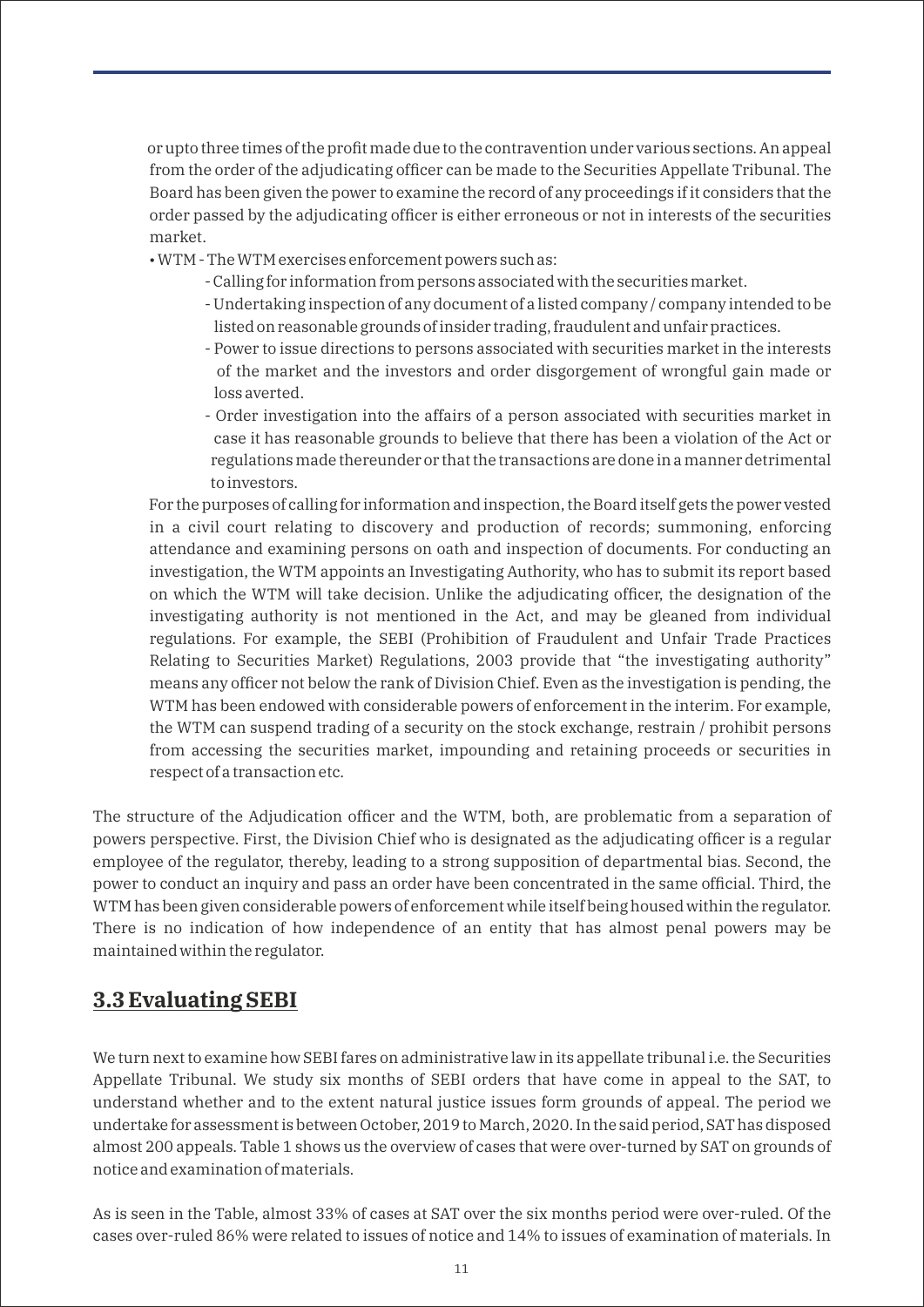what follows, we provide examples of gaps in the enforcement process at SEBI. It is important to bear in mind that these are just a few examples to illustrate the problem, and are not comprehensive in nature. It is our contention that a large number of these procedural problems emanate from the structure of the enforcement process described earlier.

| Table 1 Summary of cases at SAT: October 2019 - March 2020 |        |  |
|------------------------------------------------------------|--------|--|
|                                                            | Number |  |
| Cases at SAT                                               | 200    |  |
| Cases overruled (for show-cause reasons)                   | 66     |  |
| notice                                                     | 57     |  |
| examination                                                | 09     |  |

In the following sections we focus on the aspects of notice, examination of materials and separation of powers. Issues of non application of mind and ad interim orders have not been detailed in this paper.

#### **3.3.1 Notice**

An infraction of principles of natural justice in SEBI enforcement proceedings is evinced at the first stage namely that of issuance of notice. In relation to notice, the Securities and Exchange Board of India (Procedure for Holding Inquiry and Imposing Penalties by Adjudicating Officer) Rules, 1995 provide the following guidance:

- Content of the notice The notice shall indicate the nature of offence committed.<sup>26</sup>
- Opportunity to make a representation The party shall be given a notice of fourteen days at least from the date of service of orders.<sup>27</sup> In case the party fails to appear, the adjudicating officer may pass an ex parte order.<sup>28</sup>
- Manner of service of notice and orders The Rules specify three modes of service. First, delivering or tendering to the person or duly authorised agent, sending via registered post to the address where the party last resided or carried on business. In case both modes fail, the notice could be axed at a conspicuous part of the premises where the party last resided or carried on business.<sup>29</sup>

However, this threadbare guidance has not translated well for the agency, given the number of cases that continue being remanded due to notice related issues. In relation to issuance of notice, appellants have used the following two grounds to argue the setting aside of the whole time member's order.

• *Non service of show cause notice:* Issuance of show cause notice is a *sina qua non* in enforcement proceedings. It allows the party against whom proceedings are instituted to know the case it has to meet. While this argument relates to the content of the show cause notice, non serving of the notice obfuscates the factum of there being a case at all against the party under investigation.

<sup>&</sup>lt;sup>26</sup> Regulation 4(2), Securities and Exchange Board of India (Procedure for Holding Inquiry and Imposing Penalties by Adjudicating Officer) Rules, 1995.

<sup>&</sup>lt;sup>27</sup>Regulation 4(1), Securities and Exchange Board of India (Procedure for Holding Inquiry and Imposing Penalties by Adjudicating Officer) Rules, 1995.

<sup>&</sup>lt;sup>28</sup>Regulation 4(7), Securities and Exchange Board of India (Procedure for Holding Inquiry and Imposing Penalties by Adjudicating Officer) Rules, 1995.

<sup>&</sup>lt;sup>29</sup>Regulation 7, Securities and Exchange Board of India (Procedure for Holding Inquiry and Imposing Penalties by Adjudicating Officer) Rules, 1995.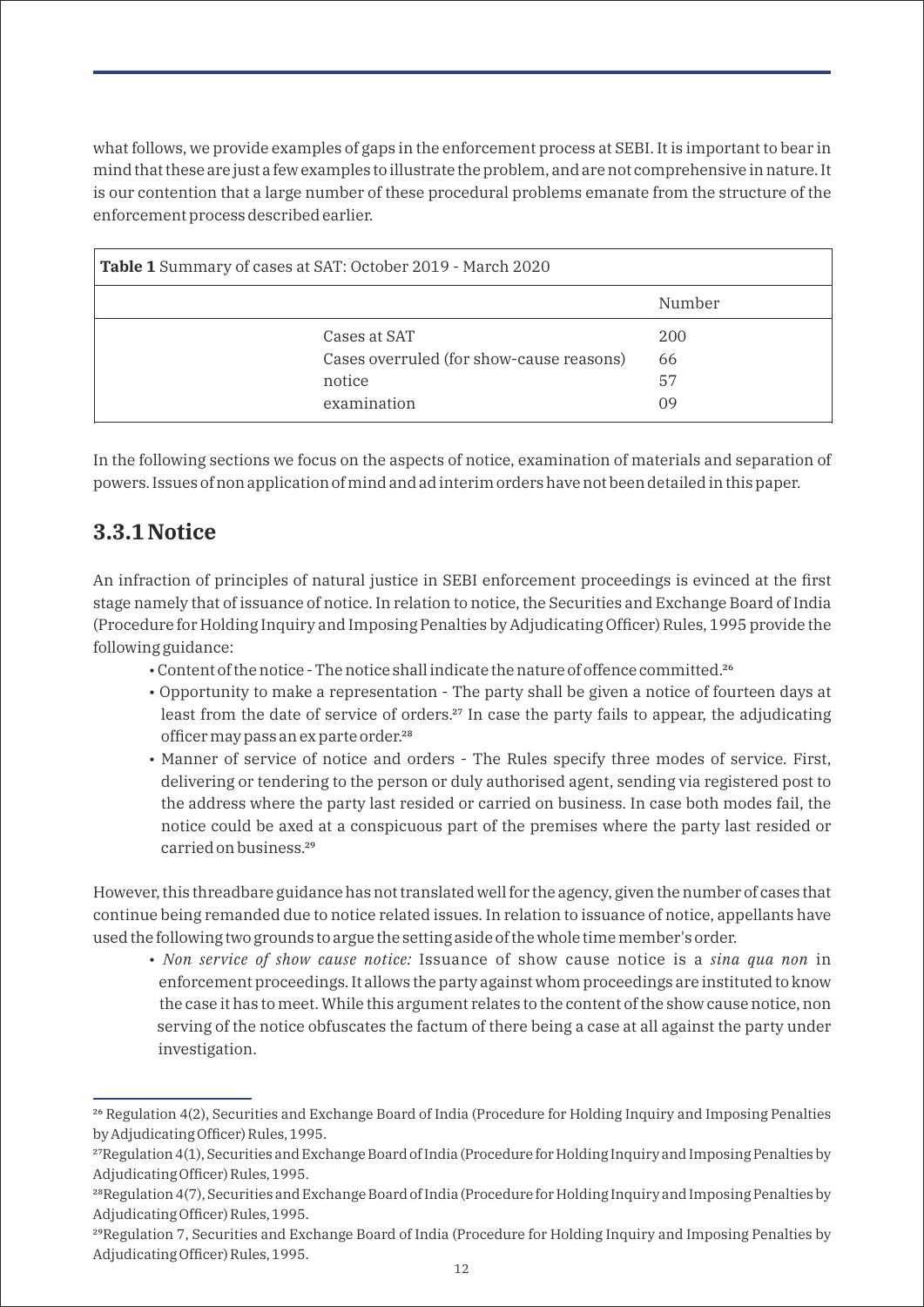In *Vipin Sharma* v. *SEBI*,<sup>30</sup> it was found that the company was restrained for 5 years and the director for 1 year from accessing the securities market. The director had since resigned from the company. The show cause notice was sent to his address that was thought to be the corporate address of the company. The appellant argued that non service of show cause notice, in effect made the order, akin to an *ex parte* order. SAT agreeing with this contention, directed that the appellant be served a show cause notice by the WTM based on which new proceedings shall be initiated.

Similarly, in the case of *Romit Mehta* v. *SEBI*,<sup>31</sup> the appellant contended that he came to know of proceedings against him only on the receipt of a recovery certificate for the fine imposed. The postal service notice was returned undelivered, while the email was sent to a wrong email address. SEBI argued that since the emails did not bounce back it was presumed that the show cause notice was duly served. SAT held that the proceedings were vitiated in light of non service of notice and remanded the matter back to the adjudicating offcer for considering it afresh.

• *Inordinate delay in issuance of show cause notice* The second issue pertaining to notice was that of inordinate delay in issuance of show cause notice. Typically, in cases involving such a plea by the appellant, the show cause notice was issued years after in relation to when the infraction had occurred. For example, in the case of *Ashlesh G. Shah and othersy. SEBI*,<sup>32</sup> 9 appeals were disposed off on the ground of delayed issuance of show cause notice. While the violations occurred in 2010, the show cause notice was issued in 2017, i.e. almost 7 years later, for which no explanation was given. SEBI took the plea that the delay was due to reasons of change in officers of the investigation department and delay in the approval of show cause notice. However, the SAT observed that the grounds shown by the respondent in its additional affidavit only indicates the lackadaisical attitude in proceeding against the entities. SAT further observed that no urgency was shown by the respondent to culminate the proceedings and it has moved at a "leisurely pace." SAT quashed the proceedings against the entities while noting that although there is no period of limitation prescribed in the Act and regulation for issuance of show cause notice or for completion of the adjudication proceedings, the authority is required to exercise its powers within a reasonable period.

#### **3.3.2 Examination of materials**

Being allowed to examine materials makes it possible for the party to know the evidence it has to refute. Non disclosure of materials negates the party a real and effective opportunity to meet the case against it. In relation to notice, examination of materials, the Securities and Exchange Board of India (Procedure for Holding Inquiry and Imposing Penalties by Adjudicating Officer) Rules, 1995 provide no guidance.

In the context of SEBI itself, it was a pivotal issue in the case of *SEBI* v. *Price Waterhouse Cooper* <sup>33</sup>. The case went up in appeal upto the Supreme Court on the question of whether PWC should be allowed to examine witness statements relied on in the show cause notice. The Supreme Court and SAT categorically concurred on the position that *materials relied on in the show cause notice should*be shared with the party.

Despite such categorical reiteration by the Supreme Court on examination of materials, we find that in the period under examination, pleas relating to violation of principles of natural justice have been taken

<sup>&</sup>lt;sup>30</sup> Vipin Sharma v. Securities and Exchange Board of India, MANU/SB/0126/2020.

<sup>&</sup>lt;sup>31</sup> Romit Mehta v. Securities and Exchange Board of India, MANU/SB/0692/2020.

³² Ashlesh G. Shah and others v. Securities and Exchange Board of India, MANU/SB/0119/2020.

<sup>33</sup> SEBI v. Price Waterhouse Cooper, Civil Appeal numbers 6000-6004 of 2012.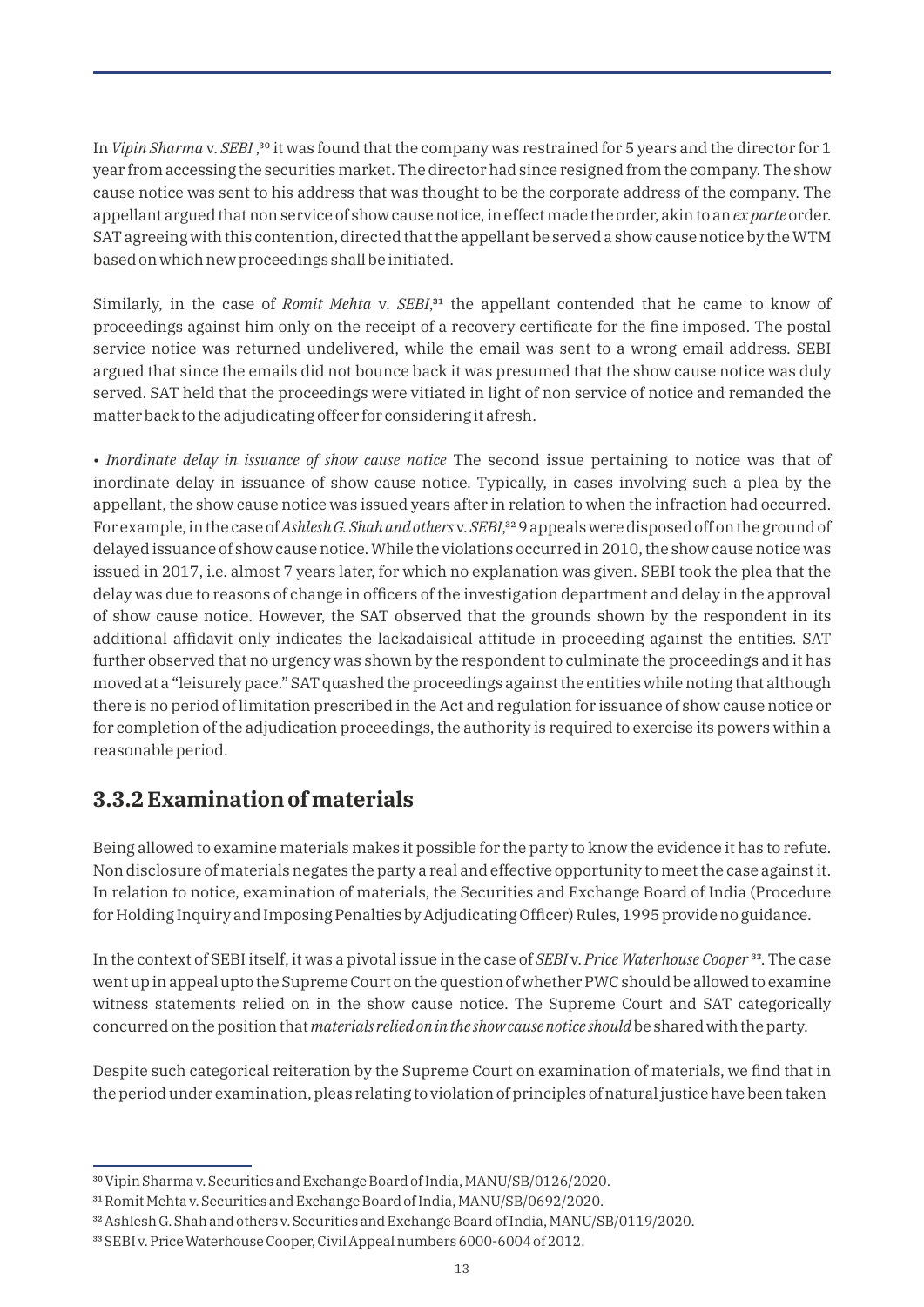by appellants on grounds of denial of examination of relevant materials. For example, in *Hemant Sheth and others v. SEBI*,<sup>34</sup> 12 appeals were clubbed together on the ground of non sharing of relevant materials by SEBI. SEBI did not share documents on which it calculated the penalty. The company's understanding of its profits was very different from SEBIs understanding of its profits. Therefore, on the question of penalty SAT ordered that SEBI shall provide date wise details of trading and bring out details of calculation of profits to all the appellants and thereafter recalculate the amount of disgorgement against the appellants and pass an order within three months from the date of this order after giving an opportunity of hearing.

Similarly, in the case of *Dhirajbhai Sanghvi* v. *SEBI*,<sup>35</sup> 9 appeals were clubbed on the matter of non sharing of relevant materials. It was contended that the AO has relied upon order logs, trade logs and investigation report which was not part of the show cause notice nor were such investigation report, trade logs supplied. SAT without going into the veracity of the submissions made by both parties allowed the appeals on the short ground of violation of principles of natural justice.

#### **3.3.3 Other issues**

Illustratively, some of the other issues that we came across relate to non application of mind by the regulator while passing orders and the nature of powers exercised under ad interim orders. Under nonapplication of mind, there are two broad categories which emerged from the case law under observation. The first category relates to the imposition of penalty.<sup>36</sup> The second category under non application of mind relates to the substantive findings of holding the entities in contravention of the provisions.<sup>37</sup> On the ground of ad interim orders of SEBI, it was seen that these orders have been used to pass extremely harsh punishment.<sup>38</sup>

Another interesting case illustrates how the current structure, that anyway falls short on separation of powers, is also lax in exercising the internal checks is that of *Amit Jain and others* v. *SEBI*.³⁹ In this case, the contention of the petitioner was that there was no application of mind by the whole time member while appointing the adjudicating officer. Under the SEBI framework, a whole time member has been delegated the power for appointing an adjudicating officer. Before such appointment is made, the whole time member is required to form an opinion that there are grounds for adjudging. In this case, a group of Assistant General Managers recommended that adjudicatory proceedings be instituted against the petitioners. These recommendations were considered by a Committee of Division of Chiefs and the recommendations were endorsed. The said recommendations were submitted for the approval of the whole time member who made a noting to the effect that an adjudicating officer has been appointed. The

<sup>&</sup>lt;sup>34</sup> Hemant Sheth v. Securities and Exchange Board of India, MANU/SB/0645/2020.

³⁵Dhirajbhai Sanghvi HUF and others v. Securities and Exchange Board of India, MANU/SB/0207/2020.

³⁶In 11 appeals disposed off, SAT found that a cogent rationale for the penalty was missing. *See,* Jigna Vipul Vora and others v. Securities and Exchange Board of India and others, MANU/SB/0644/2020.

<sup>&</sup>lt;sup>37</sup> In 14 appeals disposed off, SAT found that there was non application of mind or the order was not reasoned. *See*, Securities and Exchange Board of India v. Rajeev Thakkar and others, MANU/SB/0211/2020, Ashok Dayabhai Shah and others v. Securities and Exchange Board of India, MANU/SB/1522/2019, Securities and Exchange Board of India v. Zenith Highrise, MANU/SB/0442/2020 and Pravin N. Gala v. Securities and Exchange Board of India, MANU/SB/0226/2020.

<sup>&</sup>lt;sup>38</sup> Seven appeals in the sample period had been decided against SEBI on the ground of undue delay in conclusion of the proceedings. *See,* Nirmal N. Kotecha v. Securities and Exchange Board of India, MANU/SB/0582/2020 and Inventure Growth and Securities Ltd. and others v. Securities Exchange Board of India, MANU/SB/0125/2020. <sup>39</sup> Amit Jain and others v. SEBI, MANU/DE/2408/2018.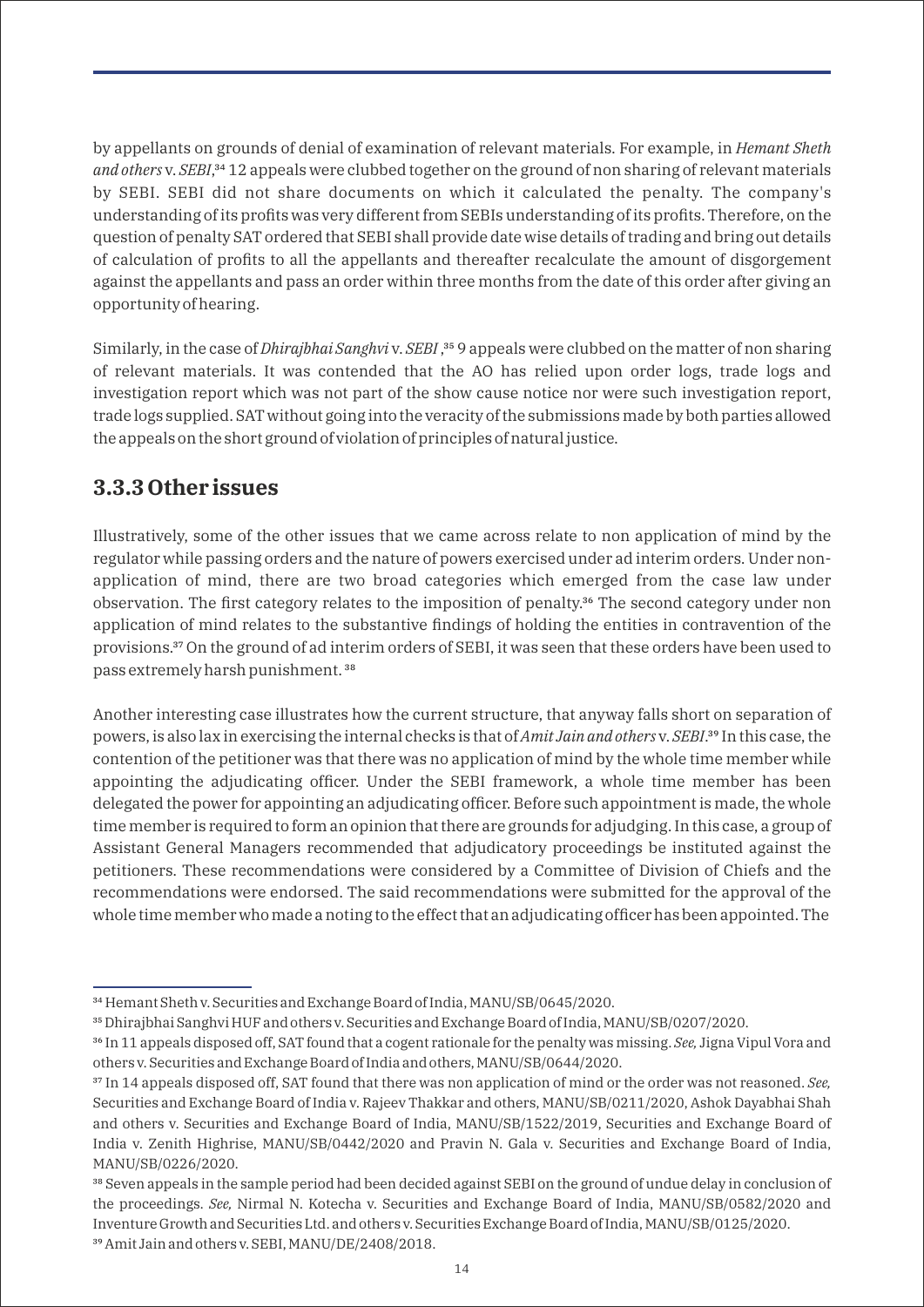noting only mentioned the appointment without putting on record the reasons, as per the whole time member, for why an adjudicatory officer was to be appointed. The Court agreed with the petitioner's contention that the appointment be rescinded because of non application of mind. The Court held that in this case not even a mechanical endorsement of the recommendations was made. It was held that formation of an opinion is a necessary pre-requisite for the Board.

This case helps make the following important observations. First, the satisfaction of the whole time member is not mechanical in nature. It has the function of being an additional check to test whether an enforcement proceeding is warranted or not. Second, it also points to the fact that these internal checks and balances may not be followed by the regulator very rigorously, thereby disregarding a statutory safeguard that is provided for the regulated entities.

### **4 How does CCI perform on due process?**

In the Indian regulatory landscape, the Competition Commission of India, is a relatively new body. It was constituted in 2002 with the passage of the Competition Act, 2002. Its mandate is the maintenance of competition in the market in order to protect economic efficiency and making the market responsive to consumer preferences. The Commission is vested with inquisitorial, investigative, regulatory, adjudicatory and advisory jurisdiction. For the purposes of this paper, we specifically consider its adjudicatory function.

#### **4.1 Enforcement process for the Commission**

As per section 18 of the Competition Act, 2002, the objective is to eliminate practices that have an adverse effect on competition, promote and sustain competition, protect the interests of consumers. One of the way in which the Commission does so is by conducting inquiries into the alleged violations of its provisions.<sup>40</sup> On conclusion of the inquiry, if it is found that the contravention has occurred, the Commission has the power to levy severe financial penalties on the regulated entities.<sup>41</sup> Alongside the Commission, the office of the Director General of the Commission is the other relevant entity in the discharge of investigatory and adjudicatory functions of the Commission. It is important to obtain an overview of the two entities, to understand their interaction in the enforcement process.

• *Competition Commission* - The Commission is a body corporate<sup>42</sup> that consists of a chairperson and not less than two and not more than six members. The Chairperson and the members are whole time members.<sup>43</sup> The Commission has its own secretariat which coordinates with the Office of the Director General on its behalf. The relevant function of the Commission, from our standpoint, is issuing show cause notices to the regulated entities,<sup>44</sup> passing of interim orders<sup>45</sup> and final orders based on the inquiry report. These orders are appealable to the National Companies Law Tribunal (erstwhile, Competition Appellate Tribunal).

⁴⁰ Sections 26, Competition Act, 2002.

<sup>&</sup>lt;sup>41</sup> Section 27(b) and Chapter VI, Competition Act, 2002.

⁴² Section 7, Competition Act, 2002.

⁴³ Section 8, Competition Act, 2002.

⁴⁴ Regulation 48, Competition Commission of India (General) Regulations, 2009.

⁴⁵ Section 33, Competition Act, 2002.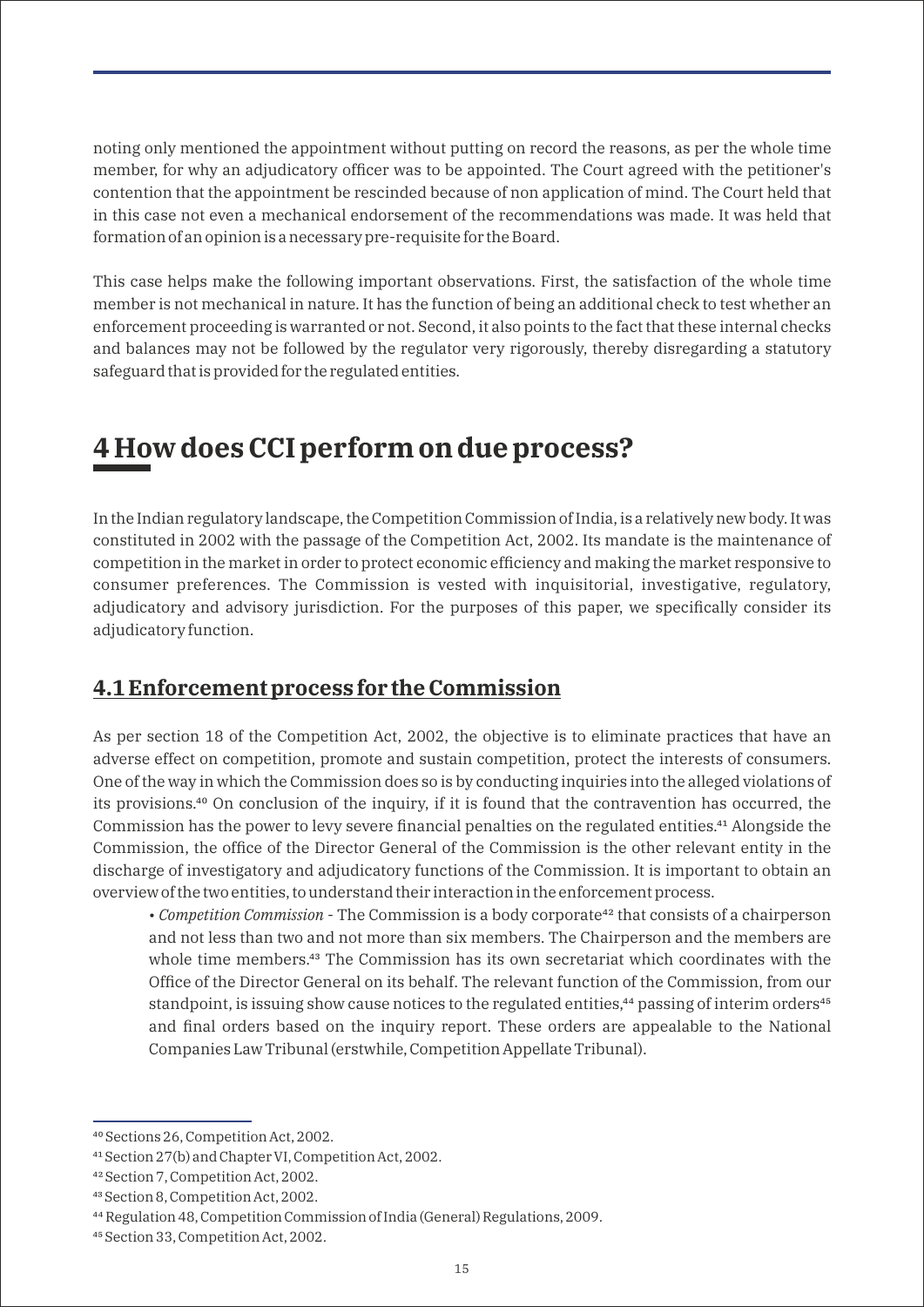• *Office of the Director General* - The Act also establishes the office of the Director General. The mandate of the Director General is to assist the Commission in investigating any contravention of the provisions of the Act.<sup>46</sup> The Director General is appointed by the Central Government<sup>47</sup> His office includes Additional, Joint, Deputy or Assistant Director Generals. This office, in totality, constitutes the investigation wing of the Commission. Its relevant function is to conduct inquiry and submit a report of its findings to the Commission.

Section 36 of the Competition Act allows the Commission to regulate its own procedure. In doing so, it requires that the Commission be guided by "principles of natural justice" in the discharge of its functions. Pursuant to section 64, that gives the Commission the power to make regulations, the Commission made the Competition Commission of India (General) Regulations, 2009. These along with the Competition Act lay down the procedure in the conduct of an inquiry before the Commission and issues attendant thereto.

*Receipt of information and prima facie opinion.* The foremost stage of an inquiry proceeding is the receipt of information by the Commission of an alleged violation of anti competitive agreement, abuse of dominance or unauthorised combination.<sup>48</sup> This information may be received from any person, consumer or trade association or on reference made by the central government, state government or statutory body. Moreover, the Commission may come in knowledge of such information *suo motu.* On the receipt of such information, if the Commission is of the prima facie opinion, it is required to direct the Director General to conduct an investigation into the matter.<sup>49</sup>

*Report on the alleged contravention.* On issuance of the direction, the Director General is required to conduct an inquiry and submit a report on the findings to the Commission.<sup>50</sup> The Commission is then required to apply its own mind on the action it wants to take on the report. In case the report recommends that there is no contravention of the provisions of the Act it is mandatory for the Commission to invite objections and suggestions on the report from the concerned parties. $5<sup>1</sup>$  The Commission takes the decision to order an inquiry after considering these objections and suggestions. Alternatively, if the Director General's report recommends that a contravention has taken place, and the Commission is of the same opinion, it may order an investigation. Pursuant to this, the Commission is required to submit a supplementary report on specific issues.<sup>52</sup>

**Powers of the Commission and Director General.** Both the Commission and the Director General are vested with the same powers as a civil court, under the Code of Civil Procedure, for discharge of their functions.<sup>53</sup> This includes the power to summon and enforce attendance, examining a person on oath, requiring the discovery and production of documents and requisitioning any public record for any office.

*Penalty proceedings.* On receipt and consideration of the final report by the Commission, if it is of the opinion that a contravention has taken place, penalty proceedings occur. These are initiated with the issuance of a show cause notice and the provision of a reasonable opportunity to the regulated entity to

⁴⁶ Section 41, Competition Act, 2002.

⁴⁷Section 16(1), Competition Act, 2002.

<sup>48</sup> Section 19, Competition Act, 2002.

⁴⁹Section 26(1), Competition Act, 2002.

⁵⁰Section 26(3), Competition Act, 2002.

 $51$  Section 26(5), Competition Act, 2002.

⁵²Regulation 20(6), Competition Commission of India (General) Regulations, 2009.

<sup>&</sup>lt;sup>53</sup> Section 36(2), Competition Act, 2002.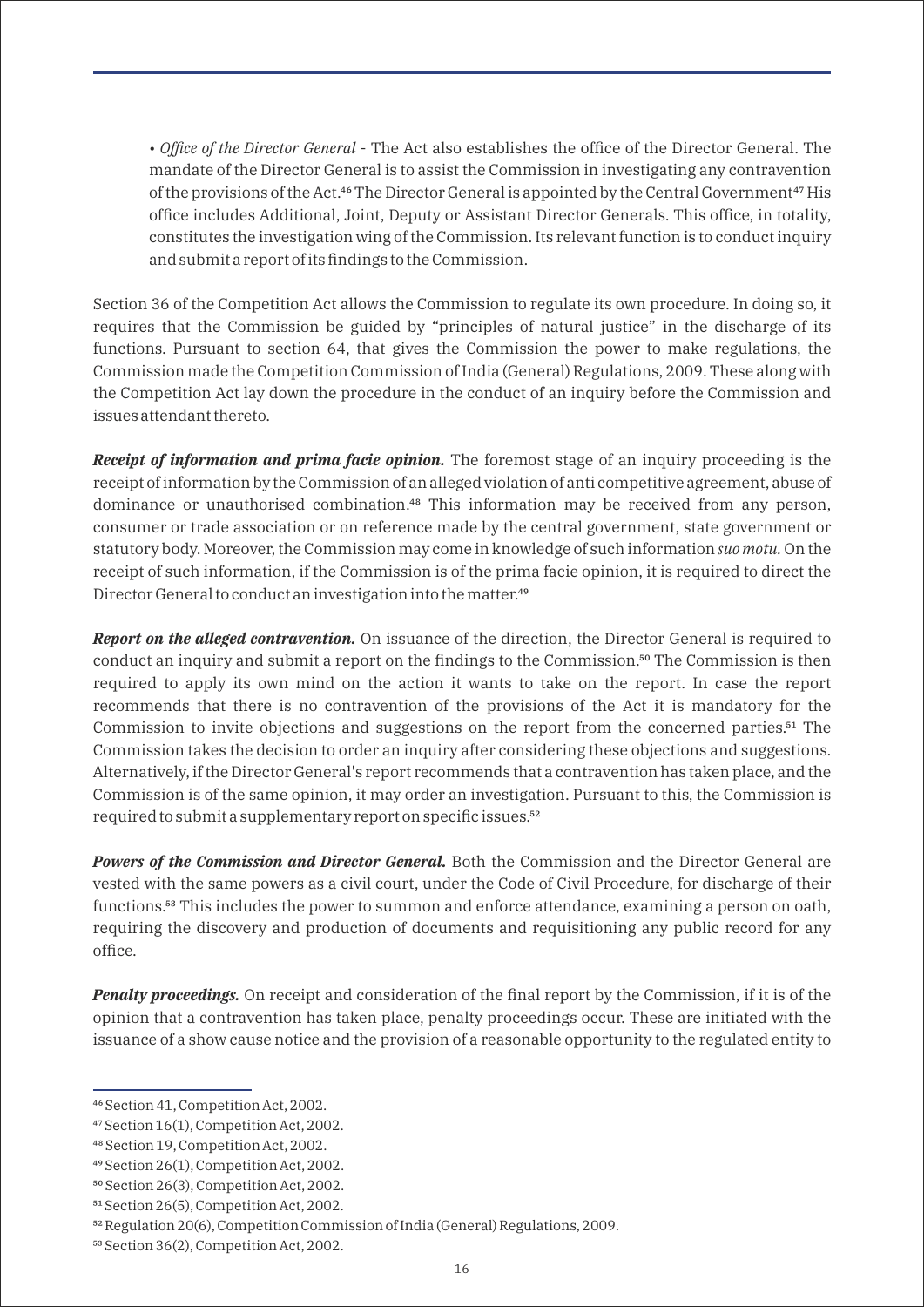represent its case before the Commission. The entity has to be provided with at least 15 days to give its explanation. The granting of oral hearing is discretionary. On the basis of the explanation and oral hearing (if granted) the Commission decides the matter of imposition.<sup>54</sup>

Based on the aforementioned procedure, it can be concluded that separation of powers is maintained within the CCI, with a far greater degree as compared to SEBI. First, there is a dedicated wing under the Act, that is concerned with investigation. The investigation report is submitted to the Commission which takes action on it, unlike in the case of SEBI, where the inquiry officer conducts the investigation and passes the order. Second, there is application of mind by the Commission at multiple stages - at the time of formation of prima facie opinion, at the time of issuance of direction for investigation and lastly, at the time of penalty proceedings.

Further, the *Competition Commission of India* v. *Steel Authority of India Ltd*.⁵⁵ is also instructive in understanding the standards expected of a regulatory body in its internal functioning. In this case the primary issue was whether the prima facie opinion on the basis of which the CCI issues a direction to the Director General, was an appealable order or not. The Court held that the prima facie opinion of the Commission is in the preparatory stage. This function of the Commission is not adjudicatory in nature, and is in fact an internal departmental act. Even so, the Court held that in consonance with the settled principles of administrative jurisprudence, the Commission is expected to record at least reasons even while forming a prima facie view. Further, the Court also required that mind is required to be applied at the stage of issuance of notice with respect to whom the notice may be issued. As such, even the preliminary step of issuance of notice is not an automatic or obvious consequence.

Therefore, while the Commission does better in terms of structural separation, issues of due process continue to remain due to scanty guidance available in the Competition Commission of India (General) Regulations, 2009 on other aspects.

#### **4.2 Due process issues in CCI orders**

In *Competition Commission of India* v. *Steel Authority of India Ltd*.<sup>56</sup>, the Competition Commission of India (General) Regulations, 2009 were reviewed by the Supreme Court. The Court considered, inter alia, the question of what directions need to be issued to ensure proper compliance in regard to procedural requirements while keeping in mind the scheme of the Act such that procedural intricacies (emphasis added) do not hamper achieving the object of the Act. In answering this question, the Court laid down timelines within which different stages of the inquiry need to be completed.

While the regulations provide that notice should be served on the initiation of proceedings and imposition of penalty, along with the mode of service of such notice, there is no guidance on the constituents of the notice. Further, there is discretion on the disclosure of materials with the Director General to the party for examination, such that the materials may be disclosed to the entity. This, along with the lack of general internalisation of fair administrative procedures, has resulted in several orders of the Commission being quashed by appellate forums.

⁵⁴ Regulation 48, Competition Commission of India (General) Regulations, 2009.

⁵⁵ Competition Commission of India vs. Steel Authority of India Ltd. and Ors. MANU/SC/0690/2010.

⁵⁶Competition Commission of India vs. Steel Authority of India Ltd. and Ors. MANU/SC/0690/2010.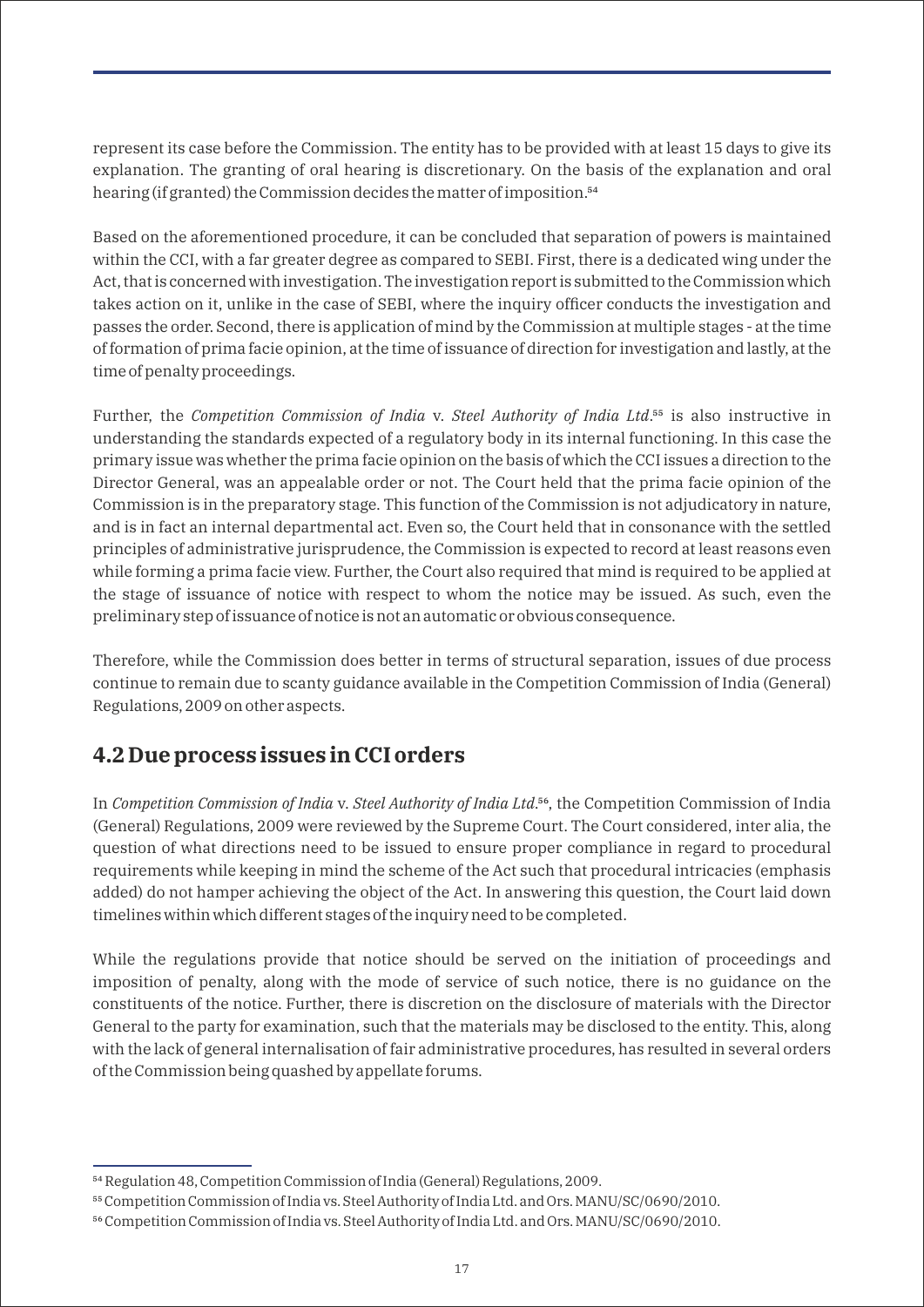In *The Board of Control for Cricket in India* v. *The Competition Commission of India*,<sup>57</sup> an appeal was led before the COMPAT to set aside the Commission's order on the ground of violation of principles of natural justice. In this case, the Director General had defined the relevant market in a particular way and conducted the inquiry. The Commission differed from the Director General on the manner in which relevant market was defined and passed an order on the basis of this changed definition. This was done without giving the appellant any notice or opportunity of hearing. The tribunal noted that since a change in the definition would result in civil consequences for the appellant, the Commission is bound by the rule of *audi alteram partem* and give an effective opportunity of hearing to the person. The Tribunal noted after scrutinising the record that while directing the Secretary to forward the report of the Director General to the appellant, the Commission had nowhere indicated that it did not agree with the finding of the Director General. The appellant was only given the opportunity to file objections to the Director General's report, and not to the Commission's finding. The Tribunal also held that principles of natural justice were violated because of the Commission's failure to disclose the information/material proposed to be used by it for arriving at a finding on abuse of dominance.

Similarly, in *Interglobe Aviation Ltd.* v. *Competition Commission of India*<sup>58</sup>, the Tribunal set aside the Commission's order imposing a penalty of Rs. 258 crores. This was on the ground that the Commission had failed to give notice to the appellant of its disagreement with the finding of the joint Director General's report. The Commission was directed to pass a fresh order on the ground that it resulted in gross violation of principles of natural justice.

On the specific issue of examination of materials, the Tribunal set aside the order of the Commission in *Himachal Pradesh Society of Chemist and Druggist Alliance* v. *Rohit Medical Store*.<sup>59</sup> In this case, the Director General had relied on the statements of the respondent and the unverified documents without giving the appellant an opportunity to cross examine it. Further, the Director General had relied upon his personal knowledge to record a finding against the appellant. In light of this, the order was remanded to the Commission to consider the pleas made by the appellants. The Commission's order was quashed on similar grounds in *Alkem Laboratories v. CCI*.<sup>60</sup> It was found that the appellants were not given the opportunity to explain their position or cross examine the complainant who had made unfounded allegations against the appellant.

There are also multiple instances where the Commission's order has been set aside because the members who were hearing the case were not the members who had signed the order. In *All India Organisation of Chemists and Druggists* v. *Competition Commission of India*,<sup>61</sup> the Tribunal set aside the order, because out of the five members who had signed the order, two were not present on the date of hearing, and two had joined the Commission after almost a month of the date of hearing. Similar ground was used to quash the order of the Commission in the cases of *M/s Sheth & Co.* v. *CCI* (the member signing the order had not heard the arguments),<sup>62</sup> *Indian Jute Mills Association and others* v. *CCI* (the member signing the order had joined the Commission after almost three years since the case was first led and had not been a

<sup>&</sup>lt;sup>57</sup> The Board of Control for Cricket in India v. The Competition Commission of India, MANU/TA/0011/2015.

<sup>&</sup>lt;sup>58</sup> Interglobe Aviation Ltd. V. The Secretary, Competition Commission of India, Appeal number 07 of 2016 (COMPAT).

<sup>&</sup>lt;sup>59</sup> Himachal Pradesh Society of Chemist and Druggist Alliance and Ors. v. Rohit Medical Store and Ors, MANU/TA/0002/2016.

⁶⁰Alkem Laboratories Limited and Ors. v. Competition Commission of India and Ors., MANU/TA/0028/2016.

<sup>&</sup>lt;sup>61</sup> All India Organisation of Chemists and Druggists and Ors. v. Competition Commission of India and Ors., MANU/TA/0020/2015.

<sup>&</sup>lt;sup>62</sup> Sheth and Co., In re suo motu case No. 04 of 2013, 2105 CompLR 715 (CCI).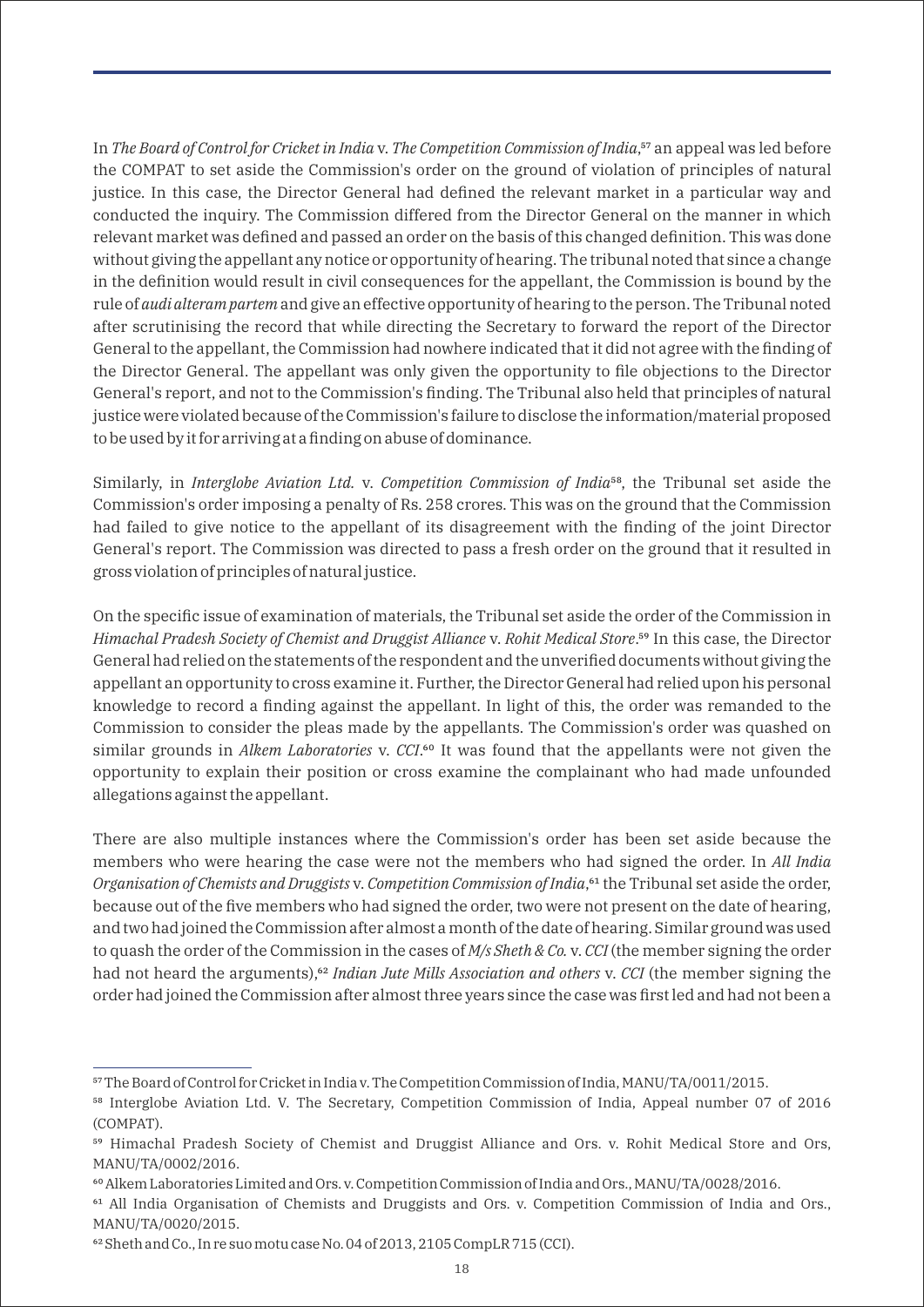part of initial hearings)<sup>63</sup> and *Coal India Limited* v. *CCI*.<sup>64</sup>

Therefore, a survey of the Tribunal orders shows that CCI orders have fared badly on principles of natural justice. Issues of notice, examination, cross examination of materials and fair hearing (person hearing should be the one deciding) continue to plague its orders.

### **5 International experience**

To understand the manner in which investigative and enforcement powers are exercised by other similar organisations, the paper studies the Securities and Exchange Commission of the US and the Financial Conduct Authority of the UK. The Securities and Exchange Commission (SEC) is concerned with enforcement of the securities law. It was constituted under the Securities Exchange Act, 1934 with the aim to protect investors, maintain fair, orderly and efficient markets and facilitate capital formation.<sup>65</sup> The Financial Conduct Authority (FCA) was set up under the Financial Services and Markets Act (FSMA), 2000.

#### **5.1 The structure of enforcement**

The parent legislation of both the SEC and the FCA provide statutory authority to the agencies to conduct any investigation necessary to determine whether a person has violated the respective laws and the rules and regulations promulgated thereunder. However, the exercise of investigative and enforcement powers of a regulatory agency are tempered by various sources such as parent legislation of the regulatory bodies, regulations that they promulgate, best practice guides that direct internal procedures and the overarching administrative law of the concerned jurisdiction. The powers of the regulators, therefore, are either constrained through detailed procedures embedded in the parent legislation, or through what can be called as the invisible infrastructure that governs the actions of all State agencies. The following are examples of structures that guide investigation and enforcement in the SEC and FCA.

- **Overarching Acts** An example of this invisible infrastructure, that drives behaviour at various government agencies is the Administrative Procedure Act, 1946 in the US. The APA classified different types of agency decision making and provided a set of procedural rules to govern that decision making in every respect. It treats agency actions as either quasi-legislative or quasi judicial, and requires agencies to follow several administrative procedures for both types of action, with more formal procedures for adjudicatory functions. By providing an effective method for regulating agency action, the APA preserved individual rights from being abused by exercise of administrative power.
- **Specific legislations pertaining to the Agency** The Securities Exchange Act, 1934 is the primary constitutive legislation for the SEC. Section 21(b) and (c) of the Act provides the SEC with

<sup>&</sup>lt;sup>63</sup> Indian Jute Mills Association and Ors. v. The Secretary, Competition Commission of India and Ors., MANU/TA/0034/2016.

<sup>&</sup>lt;sup>64</sup> Coal India Limited (CIL) and Ors. v. Competition Commission of India and Ors., MANU/TA/0031/2016.

⁶⁵ The SEC is organised into four primary operating divisions, out of which the largest is its Division of Enforcement. Apart from the head office, headquartered in Washington DC, there are eleven regional offices, each of which has an Enforcement Division.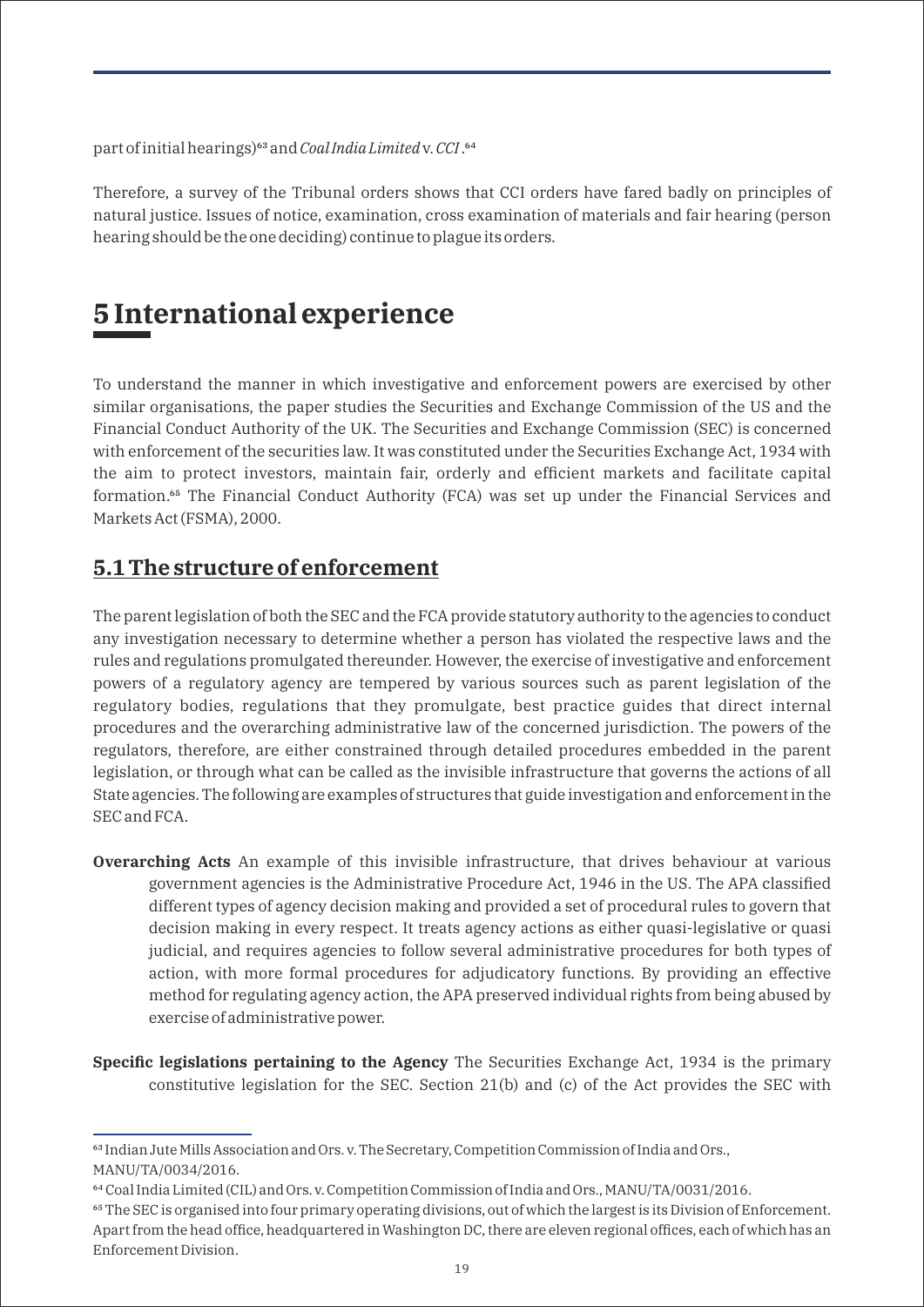investigation powers.<sup>66</sup> Based on the information collected, under section 21(3), the Commission has been given the authority to bring an action in a United States District court to seek a civil penalty on the person committing any such violation. Alternatively, the Commission may begin an administrative action against the purported violators. The SEC is also required to set up *The Rules of Practice* which give a specific formulation to the broad powers enshrined in the Securities Exchange Act, 1934. This formulation is done in compliance with the Administrative Procedure Act, 1946 that is required to be followed by all regulatory bodies while undertaking adjudicatory functions.

The FSMA is more detailed than the SEC on the regulation of enforcement as there is no overarching APA style legislation in the UK. The FSMA however, covers only certain aspects of the enforcement cycle, delegating the authorities to issue procedures and further rules on the matter. Under section 395 of the FSMA, there is an express requirement for the FCA to issue a statement of procedures relating to:

• the giving of supervisory notices, warning notices and decision notices;

• the publishing of information about matters to which certain warning notices relate.

What is important to note is that the law requires the regulatory agency to issue statements that outline the procedure of enforcement.

**Guides and manuals** In addition to the parent legislation, agencies in both the US and the UK are required to produce an Enforcement Manual in the public domain which contains contains various general policies and procedures and is intended to provide guidance to the Division staff. The UK in fact, has two manuals: a) the Enforcement Guide describes the FCA's approach to exercising the main enforcement powers given to it under the FSMA, 2000. It provides an overview of the enforcement policy and process, FCA's approach to enforcement, the use of its main information gathering and investigation powers under the Act, the conduct of investigations, settlement and publicity, and b) Decision Procedure and Penalty Manual which sets out FCA's decision making procedure for giving statutory notices, warning notices, decision notices and supervisory notices. It also lays down FCA's policy with respect to the imposition and amount of penalties under the Act.

The objective of this is to increase transparency and accountability in enforcement proceedings.

### **5.2 Processes for better enforcement**

#### **5.2.1 Notice**

As discussed earlier, a notice is a critical component of any enforcement proceedings, as it conveys the allegations on which a defence can be made. Both the US and the UK have detailed guidelines on how a notice is to be written, and what constitutes a notice.

In the US, the Rules of Practice for the Commission specify the manner in which notice is to be served. These include rules on who should the notice be sent to, $\frac{67}{7}$  the way in which a notice should be sent, $\frac{68}{7}$  the

⁶⁶ The broad powers relating to this are: a) Administration of oaths and affirmations, b) Subpoenaing witnesses and compelling their attendance and c) Production of records.

⁶⁷Rule 141 species who is an authorised person to send a copy of the order instituting proceedings.

<sup>&</sup>lt;sup>68</sup> Rule 141 species different ways in which service may be made to individuals, corporations or entities, persons registered with the commission and persons in a foreign country.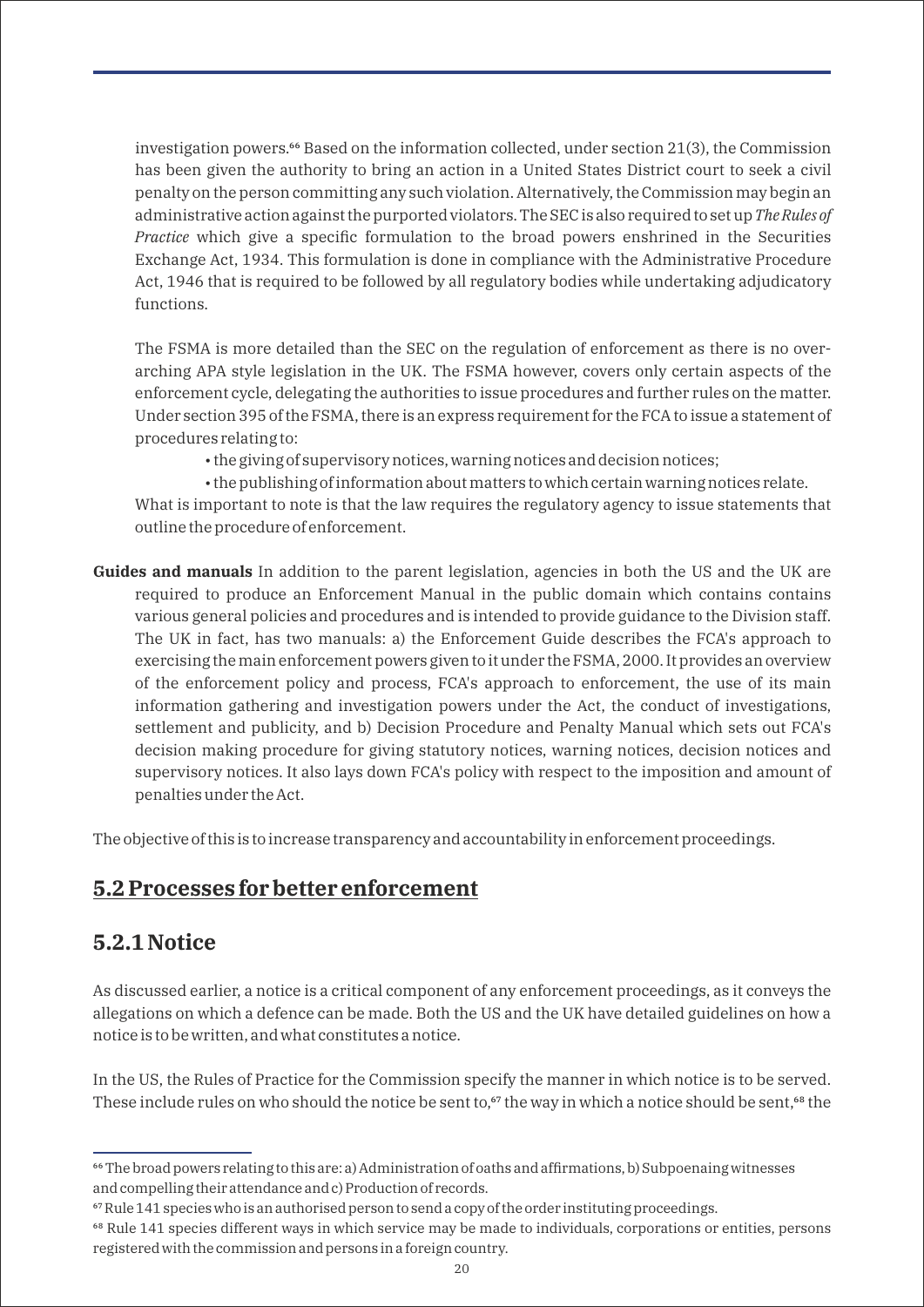specifics of what a notice must contain. It is important to elaborate on the specification of the contents of the notice, as this is an area where the Indian regulators have been found to be wanting. The specification of contents of the notice in the US SEC includes:

- The notice should state the nature of the hearing.
- It should state the legal authority and jurisdiction under which the hearing is to be held.
- The notice should contain a brief statement of the facts and law that is to be applied.
- In case, the party has a right to a hearing, the order shall set forth the factual and legal matters in a manner that would allow the party to give a specific response thereto.
- It should state the nature of any relief or action sought or taken.

The UK also has detailed processes embedded in the FSMA, 2000 for sending notices. The Act species what kind of a notice is to be issued, and who can be the issuing authority for a specific notice (the FCA or the RDC). The first of these is the warning notice<sup>69</sup> or the show cause notice in India. The warning notice is actually based on a preliminary investigation report that is led by the enforcement division of the FCA to the Regulatory Decisions Committee (RDC) The RDC is described in Section 5.2.2,<sup>70</sup> which then must decide, whether the enforcement division has made enough of a case for there to be a reason to serve a show cause notice. The FSMA Act also recognises that preliminary findings letters serve a very useful purpose in focusing decision making on the contentious issues in the case. This in turn makes for better quality and more efficient decision making.<sup>71</sup>

Once the RDC is convinced, and a notice has to be sent, the FSMA requires that such a notice must adhere to the following:

- State the action which the authority proposes to take
- Be in writing
- Give reasons for the proposed action
- State whether section 394 applies i.e. the party's right to access Authority material.  $^{72}$
- Reasonable period (not less than 28 days) within which the person is allowed to make representations which is extendable.

Many a times, the investigators may not know the identity of the perpetrator at the outset. In such a case, the FCA has to give indication of the nature and subject of its investigation to those who are required to provide information to assist with the investigation. Once the FCA knows the person it is investigating, the person will be notified.<sup>73</sup>

### **5.2.2 Separation of powers**

One of the critical elements of better regulatory governance is separation of powers. This is maintained both in the US and the UK.

In the case of the SEC, the rule of separation of powers stems from the Administrative Procedure Act. Section 554(d) of the APA provides that an employee or agent engaged in the performance of investigative or prosecuting functions for an agency in a case may not, in that or a factually related case, participate or advise in the decision, recommended decision or agency review. In accordance with this

⁶⁹ Section 387, Financial Services and Markets Act, 2000.

<sup>&</sup>lt;sup>71</sup> However, there are exceptional circumstances in which the FCA may decide it is not appropriate to send out a preliminary findings letter.

⁷² Access to Authority material is explained in the following subsection.

<sup>&</sup>lt;sup>73</sup> The only circumstance where this does not happen is if doing so would prejudice the FCA's ability to conduct investigation effectively.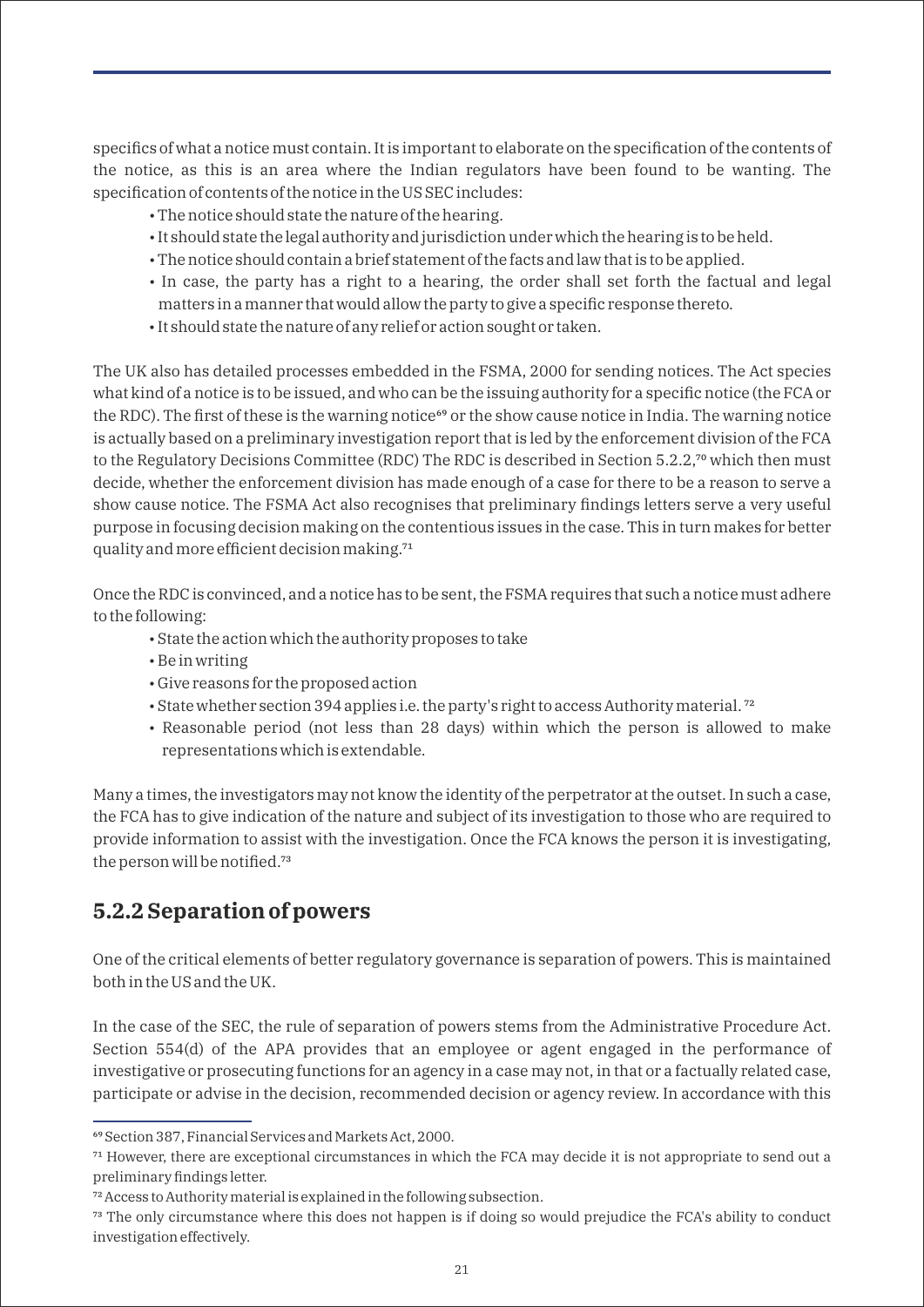Rule 121 requires separation of personnel involved in prosecutorial and investigative functions from decision making in those cases. In furtherance of this, the institution of the Administrative Law Judges has been set up for the SEC.

In the UK, while the judicial wing is part of the FCA, it is autonomous. It is called the Regulatory Decisions Committee (RDC). The RDC is an autonomous decision making body of the FCA. Technically, it is a committee of the FCA Board, but it is operationally separate from the FCA. Its autonomy is maintained via measures such as separation from executive management at the FCA, its own legal advisors and support staff being separate from the FDC, the power to ask FCA staff for additional information, explanations regarding any investigation or FCA recommendations.<sup>74</sup>

#### **5.2.3 Examination of materials**

There are detailed requirements in the FSMA Act on the material that the accused is allowed to access from the regulators to prepare his defence. Section 394 of the Act for example requires the Authority to give the party access to

- Material on which it relied in taking the decision which gave rise to the obligation to give the notice;
- Allow him access to any secondary material which, in the opinion of the Authority, might undermine that decision.

While the Act does allow for several grounds for this to be denied, the regulator has to give the party written notice of a) the existence of the protected item and b) the FCA's decision not to allow the party access to it along with the reasons for such refusal.

In the US as well, there are clear rules (Rule 230 of the Rules of Practice) that define the scope of documents that are to be made available for inspection and copying. The rule requires the Division of Enforcement to make available any party documents obtained by the Division prior to the institution of proceedings, in connection with the investigation leading to the Division's recommendation to institute proceedings. The rule provides an illustrative list of documents covered under its scope:

- subpoenas issued
- written requests to provide documents or to be interviewed
- documents turned over in response to such subpoenas or requests
- all transcripts and transcript exhibits
- any other documents obtained from persons not employed by the Commission

The Commission is entitled to withhold documents that are mentioned by the rules.<sup>75</sup>

#### **5.3 ICO's enforcement powers under the DPA, 2018**

We have so far discussed the processes at the SEC and FCA, both of which are not data protection regulators. We turn to examining similar issues in a data protection context.

<sup>&</sup>lt;sup>74</sup> The RDC has no power under the Act to require persons to attend before it or provide information. It is not a tribunal and will make a decision based on all the relevant information available to it, which may include views of FCA sta about the relative quality of witness and other evidence.

⁷⁵ These can include documents which are privileged, which are internal memorandums, that identify a confidential source. The hearing officer does have some discretion on whether to withhold a document subject to certain conditions. However, The rule specifically excludes from the list of exempted documents, documents that contain exculpatory evidence.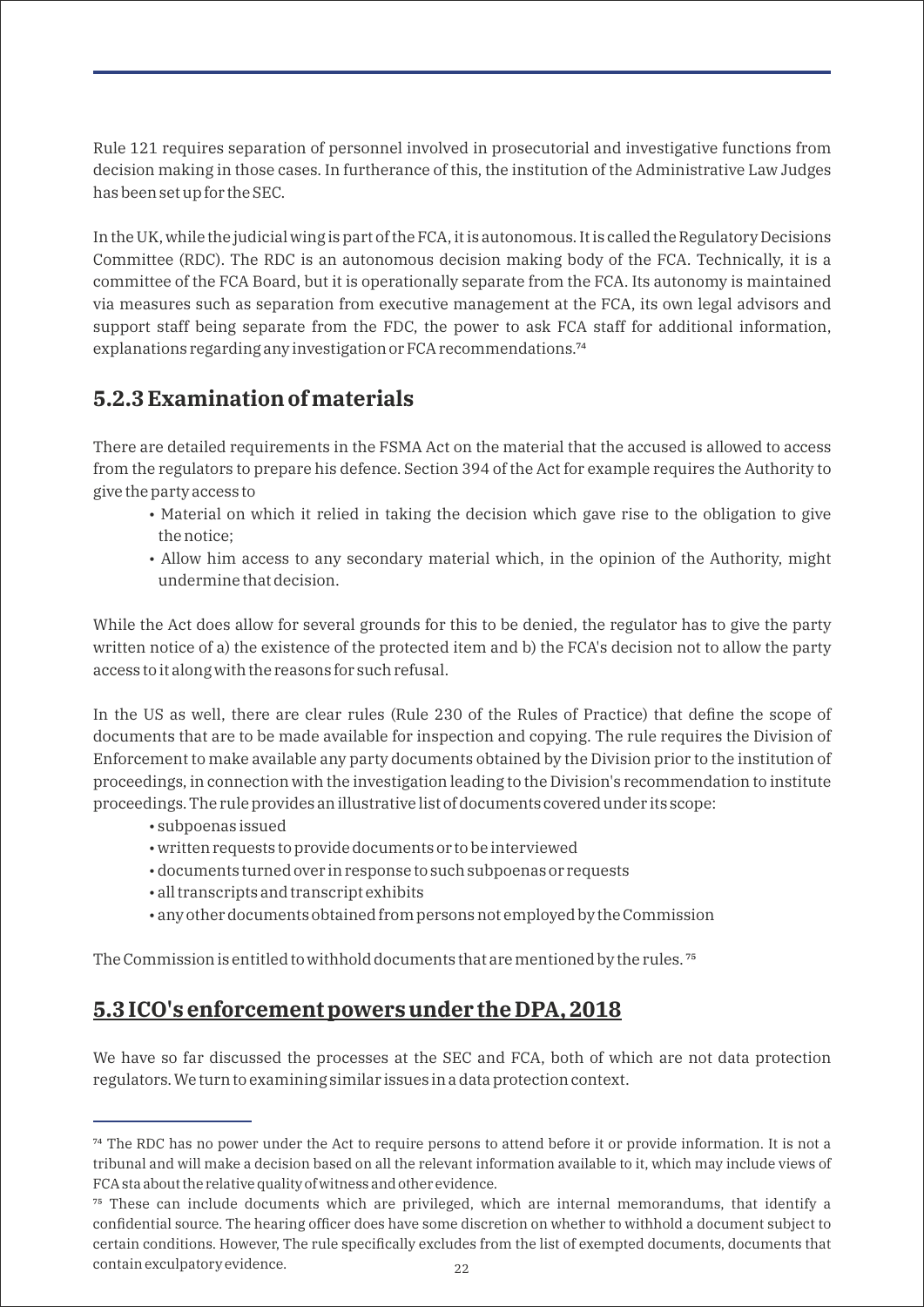The Information Commission Office in the UK is the designated regulator for the enforcement of the Data Protection Act, 2018. Enforcement of the Act takes place either via regulatory proceedings conducted by the ICO or by criminal prosecution of offences under the Act. In the latter, the role of the ICO is that of the prosecutor. It has the discretion in deciding whether an offence is to be prosecuted. The procedure to be followed in such a case is the generic CPS Code for Crown Prosecutors. In regulatory proceedings, it is the ICO that conducts the regulatory proceedings and sits in adjudication of the proceedings.

The lack of separation of powers at the ICO is dealt with in two ways. The first is through a Detailed Regulatory Action Policy. The second is through the Right of appeal to the Tribunal.

**Regulatory Action Plan** The ICO uses its enforcement powers by way of issuance of a variety of notices, namely the information notice, the assessment notice, the enforcement notice and the penalty notice. Section 160 of the DPA, 2018 requires that the Commissioner publish guidance on how it would exercise its functions under its enforcement powers, with specific emphasis on providing guidance in relation to the notice. This is understandable because the four notices form the cornerstone of the enforcement powers of the ICO. Pursuant to this, the ICO has published the Regulatory Action Policy, which seeks to set out the nature of the ICO's various powers in one place and to be clear and consistent about when and how the ICO uses them. Given that the notices are issued by the same entity which conducts the proceedings post the issuance, it seems that such guidance documents reduce abuse of discretion by increasing transparency with the regulated entities. The nature of the notices also reflect a graded approach towards enforcement as outlined in the Regulatory Action Policy document.

**Right of appeal** A common right on the issuance of any of the notices is the right to appeal to the Tribunal. This is unlike the Indian jurisdiction where notices for providing information or inspection are not attached with a statutory right of appeal. The statutory right of appeal is a check against abuse of discretion by the Commissioner in issuing such notices. The right of appeal is made meaningful by requiring:

- First, that the period for compliance stated in the notice should not fall before the period within which an appeal can be brought against the notice.
- Second, in case an appeal has been led against the notice, pending the determination of the appeal, there is no requirement to comply with it.

However, these rights do not apply if the Commissioner designates the notice as an "urgent" notice.<sup>76</sup>

Therefore, even as the principle of separation of powers is not followed, given that the entity issuing the notice is the same as the one conducting the investigation, the appealability of the notices play an important function in curbing the discretion of the Commissioner. Apart from providing a right of appeal for notice issued before the penalty notice, the discretion of the Commissioner by requiring that the notices of information, assessment and enforcement carry the following information:

<sup>&</sup>lt;sup>76</sup> A notice becomes urgent when the notice mentions that it is to be complied with urgently and the Commissioner provides reasons for reaching that opinion. In such cases of "urgent" notices, the entity issued the notice can file an appeal against the "urgent" designation of the notice. The provision of such statutory appeal protects the regulated entity against arbitrary designation of the notice as "urgent", which otherwise has an implication of reduced timelines for compliance and circumvention of rights of appeal. The entity issued an urgent notice can apply to the court for direction to vary the notice by changing the time provided for compliance or direct that the notice not contain the urgency statement.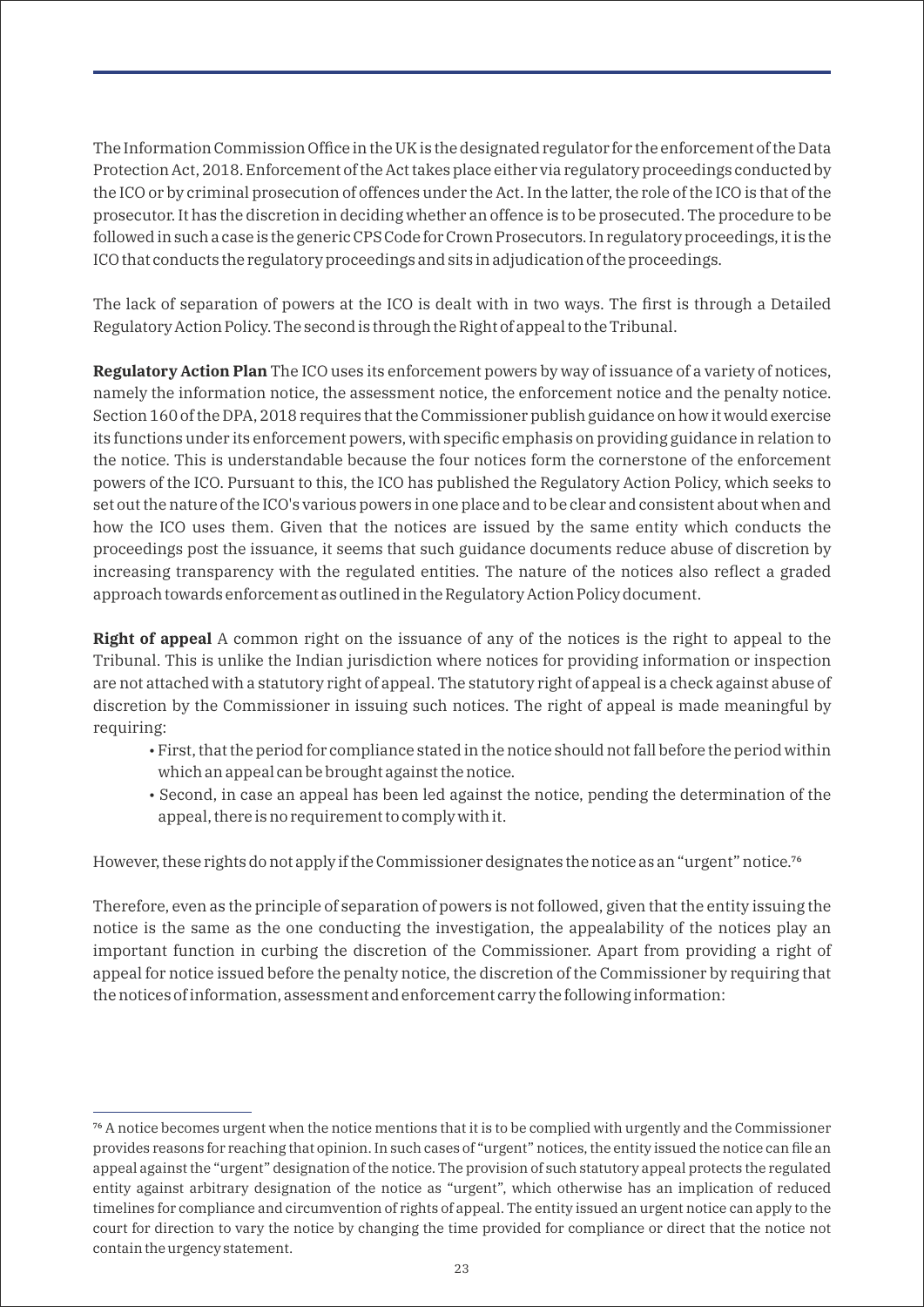- the reasons for issuance of the notice:
	- In case of information notice, the Commissioner is required to mention the specific grounds on which the notice has been issued along with the reasons for requiring such information.
	- In case of assessment notice, there is no express statutory requirement for mentioning the reason for inspection, examination of documents and search of premises.
	- In case of enforcement notice, the notice must state what the person has failed to do and the reasons for the Commissioner for reaching that opinion.
- specification of the period within which the requirement must be complied with
- the consequences of failure to comply with it
- the rights of the entity issued the notice to appeal against the notice

# **6 Implications for the design of the Data Protection Authority (DPA)**

Our analysis suggests that Indian regulators do not have any guidance on processes to be followed during enforcement actions. Even the best of the regulators in India such as SEBI and CCI have failed at some of the most basic processes of sending notices, providing material and at the broader question of separation of powers. Our analysis also suggests that internationally, *due process* is codified in the law or the regulations, and is usually accompanied by process manuals as well as the ability to appeal decisions at the courts - all of which serve as a check on the regulator. In this section we turn to evaluating what changes we can add to the proposed Bill so as to embed principles of natural justice within the legal framework itself. Before we spell out the recommendations, we lay out the enforcement powers of the DPA to provide the context in which these principles have to be drafted.

### **6.1 Enforcement by the DPA**

The Personal Data Protection Bill, 2019, envisages the setting up of a Data Protection Authority to enforce the provisions under the law. The Authority is vested with powers of enforcement that are similar to those of other Indian regulators. For example, the DPA has the power to either *suo motu* or on a complaint take action against a data fiduciary or a data processor who may be violating the law. As per the draft Bill, the Authority has three broad enforcement powers:

- *Issuance of directions* : Under section 62 of the Act, the DPA has the power to issue directions to data fiduciaries or data processors generally or to a class or individual data fiduciaries and data processors.
- *Power to call for information* : Section 52 gives the Authority the power (of a civil court) to call for information from any data fiduciary or data processor that may be reasonably required by the Authority to discharge functions under the Act.
- *Conducting inquiries* : Section 53 gives the Authority the power to undertake an inquiry, either on a complaint or *suo motu* if it has reasonable grounds to believe that the activities of the data fiduciary or processor are either detrimental to interests of data principals or being carried out in contravention of the Act. While conducting the inquiry, the assigned inquiry officer at the DPA will have the following powers:
	- Discovery and production of relevant documents
	- Summoning and enforcing the attendance of persons and examining them on oath
	- Inspection of any book, document, register or record of any data fiduciary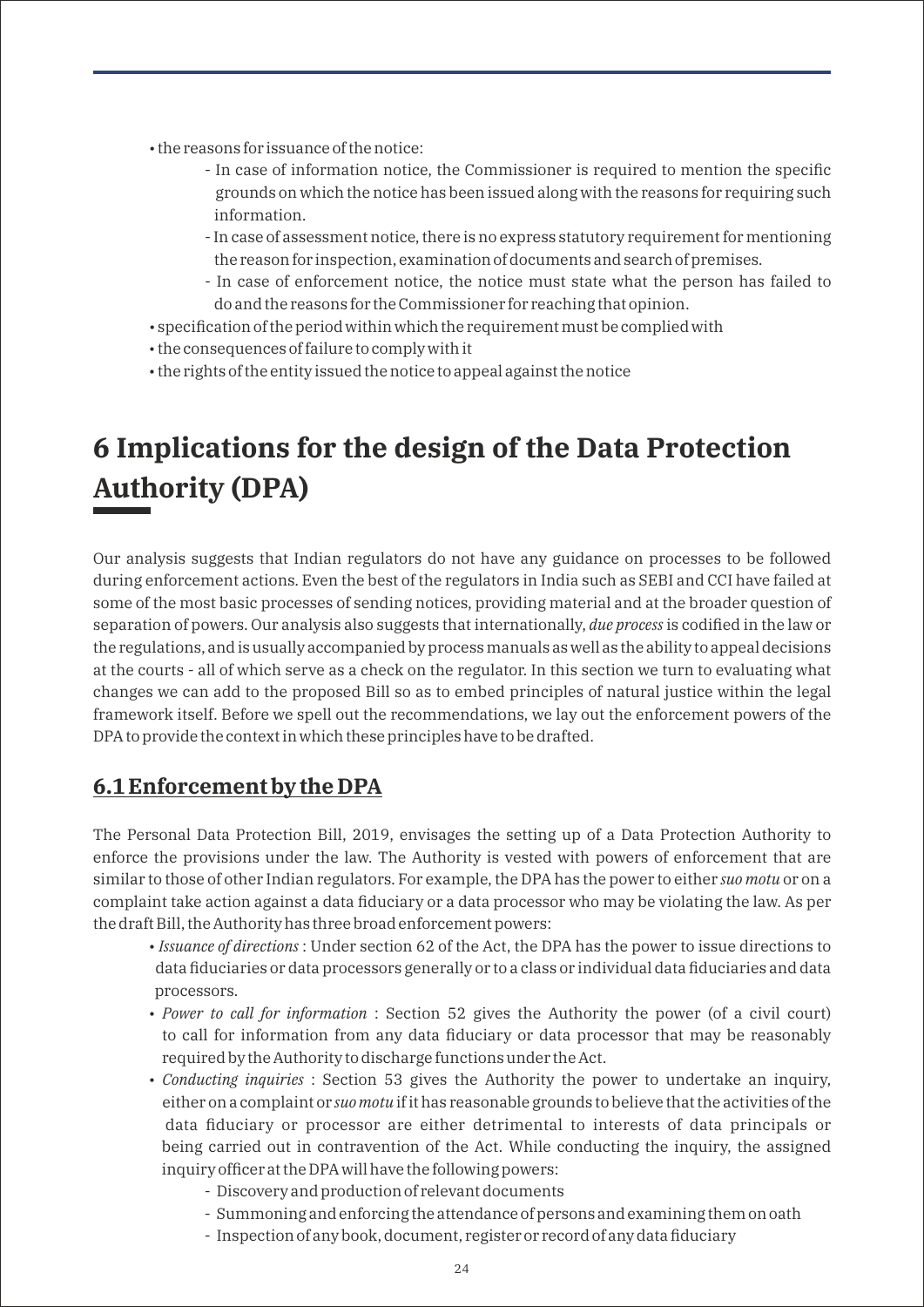- Issuing commissions for the examination of witnesses
- Search and seizure powers by application to designated court

The report of the inquiry officer is to be forwarded to the Authority, who will give the party an opportunity to make a representation in a manner the Authority "deems reasonable" (emphasis supplied). On the basis of the report and the representations made, the Authority can issue an order of the following nature:

- *Injunctive relief* : Issuance of warning, reprimands, cease and desist orders, temporary suspension or discontinuance of business activity.
- *Issuance of directions* : Require the business activity be modified to bring it in compliance with the provisions of the Bill.
- Variation, suspension or cancellation of registration of significant data fiduciary.

In two cases - the right to be forgotten and levying of monetary penalties in case of failure of compliance with the directions of the Authority - the Adjudicating Officer is supposed to conduct his own inquiry and pass the appropriate orders. This goes against the rules of fair hearing, as the power of inquiry and adjudication in case of penalties are housed within the same entity i.e. the adjudication officer. The adjudication officer will first conduct the inquiry and based on the same levy financial penalty. These powers are similar to that of SEBI, and the law is equally silent on what processes will have to be followed by the regulator as it uses this powers to discharge its functions.

Also, similar to other regulators, the adjudication wing is to be housed within the DPA. Even though The Justice Srikrishna Committee on data protection had recommended that the *adjudication wing should function at arm's length from the remaining wings of the DPA which deal with legislative matters and executive enforcement*, the Bill has no details on how this is to be implemented.

Since the DPA is going to be a cross-cutting regulator across various sectors, it is extremely important to ensure that the regulator adheres to the principles of natural justice. There are some problems that are obvious with the proposed setting. For example, the Bill subjects everything to the discretion of the Authority on the presumption that the Authority will be fair. The structure of enforcement raises some questions from a separation of powers perspective. The power of inquiry and adjudication in case of penalties are housed within the same entity but the law is silent on any requirement to keep the two distinct and separate. The adjudication officer will first conduct the inquiry and based on the same levy financial penalty. This leads to a strong supposition of bias. It is also unclear how the independence of the adjudication is to be maintained when the wing is to be housed within the DPA. Moreover, there are concerns that the adjudication officers will not be judicially trained officers, but bureaucrats, which does not allay concerns of bias.<sup>77</sup>

### **6.2 Why is common law not enough?**

An important question to ask is, why can questions of due process on administrative law not be dealt with through common law?

Common law in India has been consistent in the view that principles of natural justice, are not considered "embodied rules" that are to be followed in every case.<sup>78</sup> Their application has been made dependent on a variety of factors such as the nature of tribunal in question, the controversy in question and the facts and circumstances at hand. A possible explanation for this is the perception that imposing requirements of natural justice would impinge on the administrative efficiency of the quasi judicial process.

<sup>&</sup>lt;sup>77</sup> M. Sridhar Acharyulu, "Data Protection Bill a Serious Threat to Press Freedom" TheWire (<sup>2018</sup>) available at https://thewire.in/rights/data-protection-bill-a-serious-threat-to-press-freedom.

⁷⁸ Chandra Bhavan Boarding and Lodging, Bangalore v. The State of Mysore, AIR 1970 SC 2042.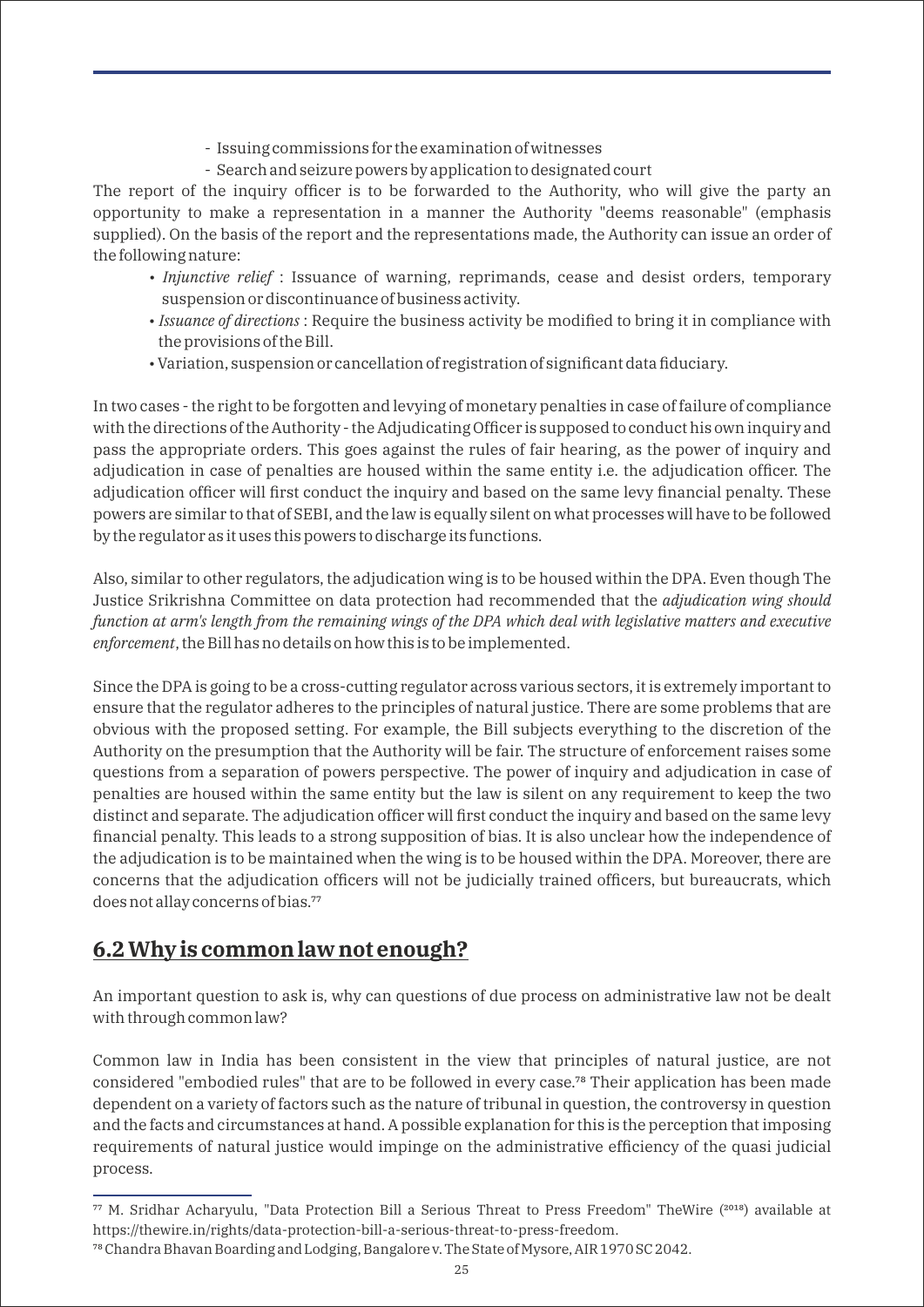Moreover, given the varied contexts in which administrative law is applied, a heterogeneous mix of policy problems and issues arise. It is believed that judging each case on its own merits provides an easier way out. Any jurisprudence developed on the question of principles of natural justice in administrative law, therefore, has been primarily via case law. This mode of development of the law through solely judicial pronouncements further compounds the problem because of the fluctuating bench structure. The changing bench constitution permits little or no specialisation in the matter and variable judicial tenures contribute to diverse judicial styles or application of principles of natural justice to different domains. As a result, development around principles of natural justice in administrative law has been in an ad hoc manner.

Within the context of SEBI itself, the long drawn out proceedings in the case of *SEBI* v. *Price Waterhouse Cooper*<sup> $\sigma$ </sup> are illustrative of this confusion. As mentioned earlier, the question for appeal to the SAT and the Supreme Court was on the scope of materials to be disclosed to the respondent Price Waterhouse Cooper. The inquiry was initiated against Price Waterhouse Cooper by SEBI in February 2010, and could not be concluded even by January 2017, as almost seven years went by in parleying with SEBI on the material to be disclosed and the subsequent appeals to SAT and the Supreme Court. Further, even as the Supreme Court ruled in favour of disclosure of all materials to Price Waterhouse Cooper, it did not record reasons for its order. It observed that it finds no justification to examine the matter in detail and disposed off the appeal with some simple clarifications. This approach hampered the settlement of the issue of inspection and cross examination for future cases, leading to the same questions coming up again in subsequent cases, as it can be argued that the order is specific only to the *Price Waterhouse Cooper case.*

Therefore, there is very little by way of standardised procedures that an administrative body can source from common law. For example, that notice is to be provided is a fundamental principle, however, the adequacy of content of the notice or the reasonableness of the time in which it is to be issued, is unclear. In an analysis done on the legislative power of the regulators, it was found that regulators whose statutes had more prescriptive rules on the requirements of consultation, fared better on regulation making processes (Burman & Zaveri, 2018). Taking a cue from this, especially given the non uniform development of principles of natural justice in India, we understand that a statutory formulation of the administrative law requirements would strengthen the rule of law in enforcement actions.

#### **6.3 Recommendations**

While the meta solution lies in fixing administrative law in general by attempting to have context neutral resolution of the status of natural justice rights, our immediate focus is on the lessons that the DPA can learn to not repeat mistakes of the existing Indian regulators. In this context, the foremost, is to understand first, which constituents of the enforcement process benefit from the exercise of regulatory discretion and which do not, and second, the safeguards for such discretion to not be abused. Based on this classification, the regulatory approach to be taken to these issues become clearer.

*Clear formulation of procedural rights.* It is critical to include a clear formulation of procedural rights. Both the SEC and the FCA, have these included within their regulations and statute respectively. The reason for inclusion in statute by one and regulations by the other seems to be two fold.

1. In the US, the Administrative Procedure Act, 1946 requires that the federal agencies formulate rules of practice based on it. UK has no general overarching statutory law on administrative law. Administrative law in the UK is sourced in common law, therefore, each regulator is required to provide its own procedural rules.

⁷⁹SEBI v. Price Waterhouse Cooper, Civil Appeal numbers 6000-6004 of 2012.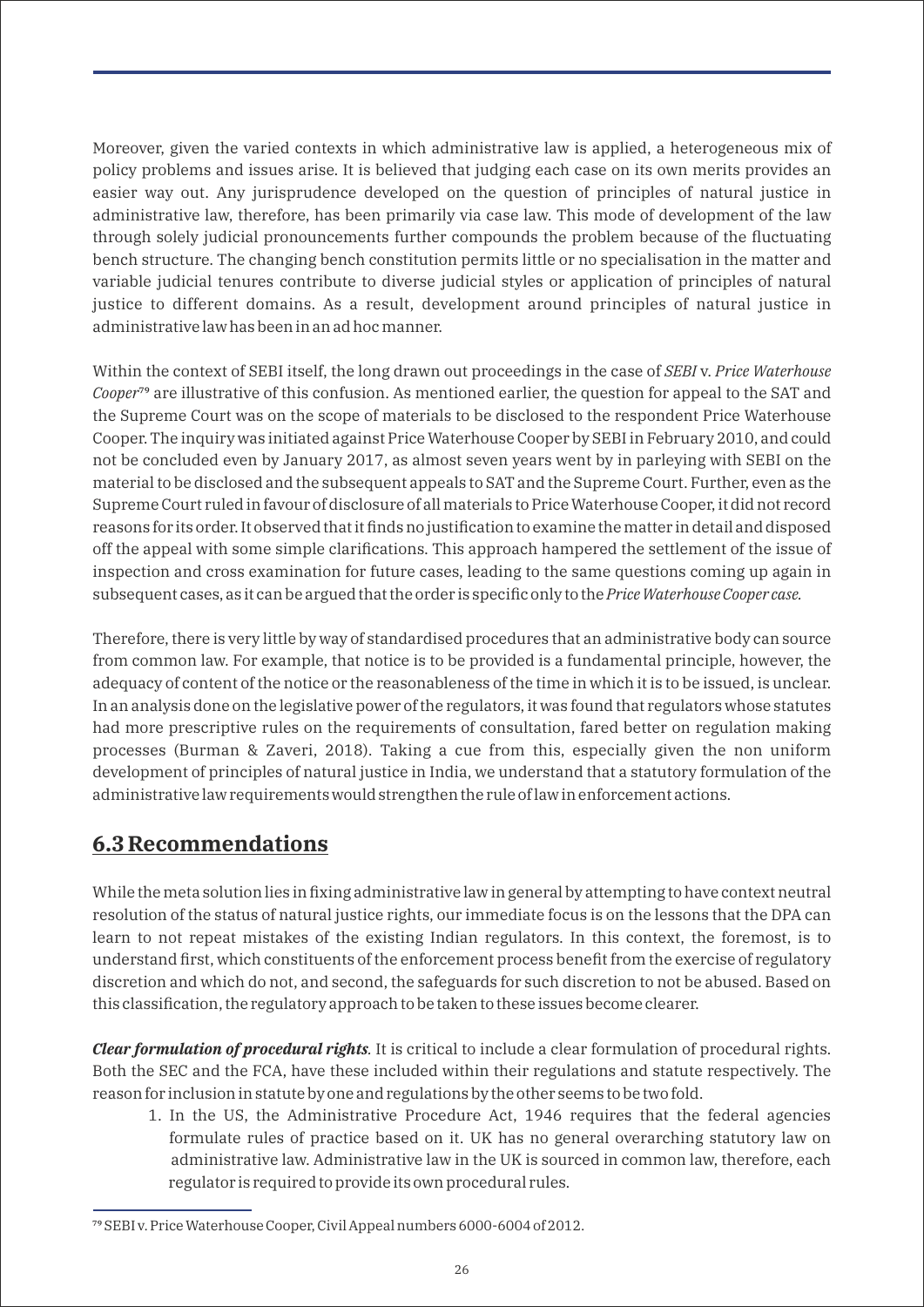2. The SEC is governed by the Securities Act, 1933 as compared to the FCA whose enforcement is governed by the relatively recent Financial Services and Markets Act, 2000. The intervening 70 years have seen the rise of regulatory agencies and a related development of discourse on enforcement processes followed by these agencies. This is also reflected in the Data Protection Act, 2018 of the UK which embodies similar rules on procedure.

In the context of the DPA, an inclusion of the procedural rights in the statute itself would be relevant. These provisions would specify a detailed outline of the show cause notice, the scope of the right of examination of materials, the procedure to be followed in case of ex-parte orders and the timelines of providing representation against each of the processes where such representation can be made.

*Qualitative content of the rights.* Apart from the issue of inclusion of these rights in the statute, the other, and more basic issue, is the qualitative content of these rights. Since there is considerable confusion within the domestic law on this, reference is made to the Financial Sector Legislative Commission's report. The mandate of the FSLRC was to comprehensively review and redraw the legislation's governing India's financial sector. In doing so, the FSLRC provided for a draft legislation of a consolidated financial regulator.

The enforcement provisions of this draft legislation provide guidance on the questions of show cause notice and examination of materials. First, it requires that the show cause notice be in writing, state the action proposed to be taken and give the causes that inform such proposed action. Second, the action outlined in the decision order must relate to that in the show cause notice. It further provides that the notice should be confidential. Confidentiality of the show cause notice is an important issue tackled by other regulators also given the ramifications it could have on the reputation of the businesses. Roy et al. (2019) also argue that the stage of issuance of the show cause notice needs to be altered in India. Currently, it is issued at the stage of penalty requiring the party to show why penalty should not be levied against it. This goes against the presumption of innocence and the onus of proof is reversed. As opposed to this, Roy et al. (2019) argue that the show cause should be issued to allow the regulated entity why a case against it should not be pursued.

On the issue of cross examination, the FSLRC requires that the scope of show cause notice is to first, allow access to all material relied upon in issuing the show cause notice, and second, to allow access to any material that may undermine the decision that is taken by the regulator. These statutory provisions should be detailed in the regulations. The regulations would include the manner in which notice is to be served, the manner of providing opportunity of hearing (written submissions), the form in which materials are to be submitted to the regulated entity under its right of examination of materials etc.

*Public access to manuals and enforcement guides.* While statutes and regulations are available in the public domain, there is merit in providing public access to the manuals and enforcement guides. Publication of manuals has an important information function. This is recognised by the regulatory statutes in UK, which require the agency to provide guidance on how the regulator proposes to exercise its enforcement functions. For example under the Data Protection Act, 2018, the Commissioner is required to provide guidance on the issuance of its notices. For all such notices, the statute also provides the outline as per which the guidance has to be made. This includes factors considered in determining whether to give a notice, the nature of inspections and examinations that are to be carried and the manner in which the regulator will proceed in case of non compliance with a notice. Apart from information to the public, it also creates regulatory certainty and reduces deviation from established and best practices. For the agency, this translates into institutional memory and reduces scope for challenge to the procedure followed in enforcement actions.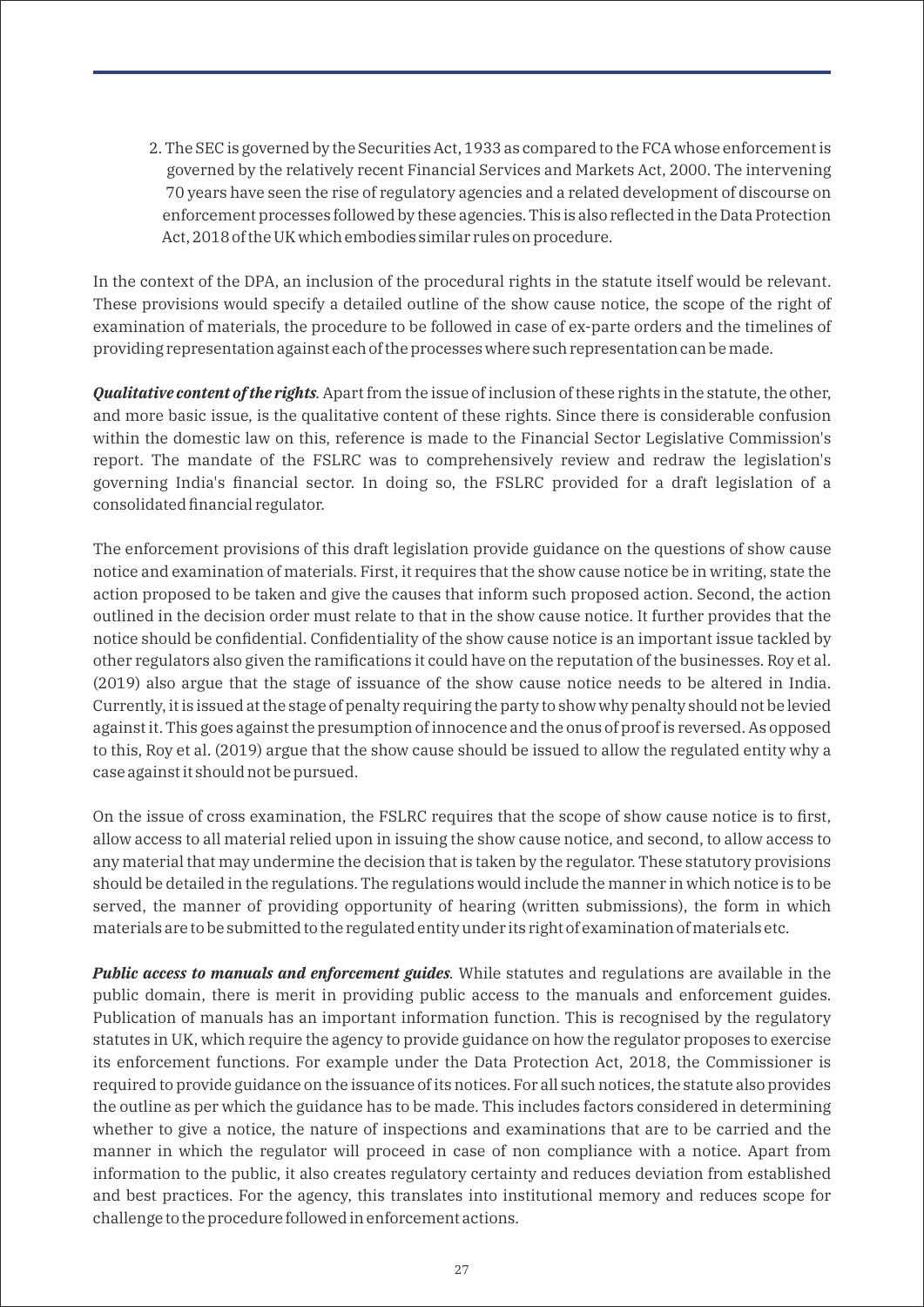*Separation of the investigative and adjudicative wings*. Lastly, our recommendation relates to the requirement of separation of the investigative and adjudicative wings of the agency. As seen in the FCA and the SEC, the separation of functions is followed seriously. Although the Administrative Law Judges and the Regulatory Decisions Committee is housed within the SEC and FCA, a structural separation is maintained such that independence in functioning is ensured. The staffing and financing are independent of the regulator. Moreover, for the FCA, the distinction between the investigation and adjudication wings is maintained to such an extent that the inquiry report is provided by the investigation officer to the Regulatory Decisions Committee who then decides whether a case is made out for the issuance of a warning notice. This distinction is not maintained in the Data Protection Act, 2018, but as pointed out earlier, the discretion of the Information Commissioner has been kept in check by making all types of notice appealable. In the Indian context, both in SEBI and the proposed DPA, the inquiry officer is the same as the one levying penalty, with only the decision order being challengeable before the Tribunal.

In proposing the ideal exercise of the functions and powers of the regulator, the FSLRC provides that once the investigation has taken place, the actual order should be written by a disinterested party. For this, the report proposes the creation of a cadre of administrative law officers who would not be engaged in any functions of the regulator except performing the quasi judicial functions. Currently, such distinction is not reflected in the Data Protection Bill. The Bill provides for assignment of an officer as the investigation officer. As gleaned from the SEBI experience, this officer is not structurally different from the rest of the organisation. The designation happens on a case to case basis, and the officer is involved in general functions of the regulator, as well. This leads to dilution of the separation between the investigation and adjudication wings. The FSLRC proposes that there should be an Administrative Law Member in the Board of the agency whose specific task would be to manage the cadre of administrative law officers. This would lead to the insulation of quasi judicial functions of the regulator from executive, investigation and inspection functions. Appeals from the decisions of the administrative law officers would lie to the administrative law member. This process would act to reduce the number of appeals to the tribunal by weeding out flawed orders.

## **7 Conclusion**

As per the draft Data Protection Bill, a new regulator, the Data Protection Authority (DPA) will have the power to either *suo motu* or on a complaint take action against a data fiduciary or a data processor who may be violating the law. The DPA can, among other things, issue directions, call for information, conduct inquiries, issue orders for injunctive relief, suspend or cancel the registration of businesses. The DPA is also in a unique position given that the scope of its "regulated entities" will be, arguably, more extensive than any of the regulators previously established in India. This raises concerns about how principles of natural justice will be followed when discharging these functions.

In this paper we evaluate how the capital markets regulator, the Securities Exchange Board of India (SEBI) and the Competition Commission of India (CCI) fare on issues of natural justice as they perform their enforcement functions. Natural justice is a vast area, and we focus on three elements of natural justice - how are notices served, whether parties are allowed to examine material and cross-examine witnesses, and whether there is separation of powers, especially between the investigation and adjudication functions in the structure of the two regulators. We use data on cases at the respective Appellate Tribunals and find evidence of several procedural failures both at SEBI and the CCI.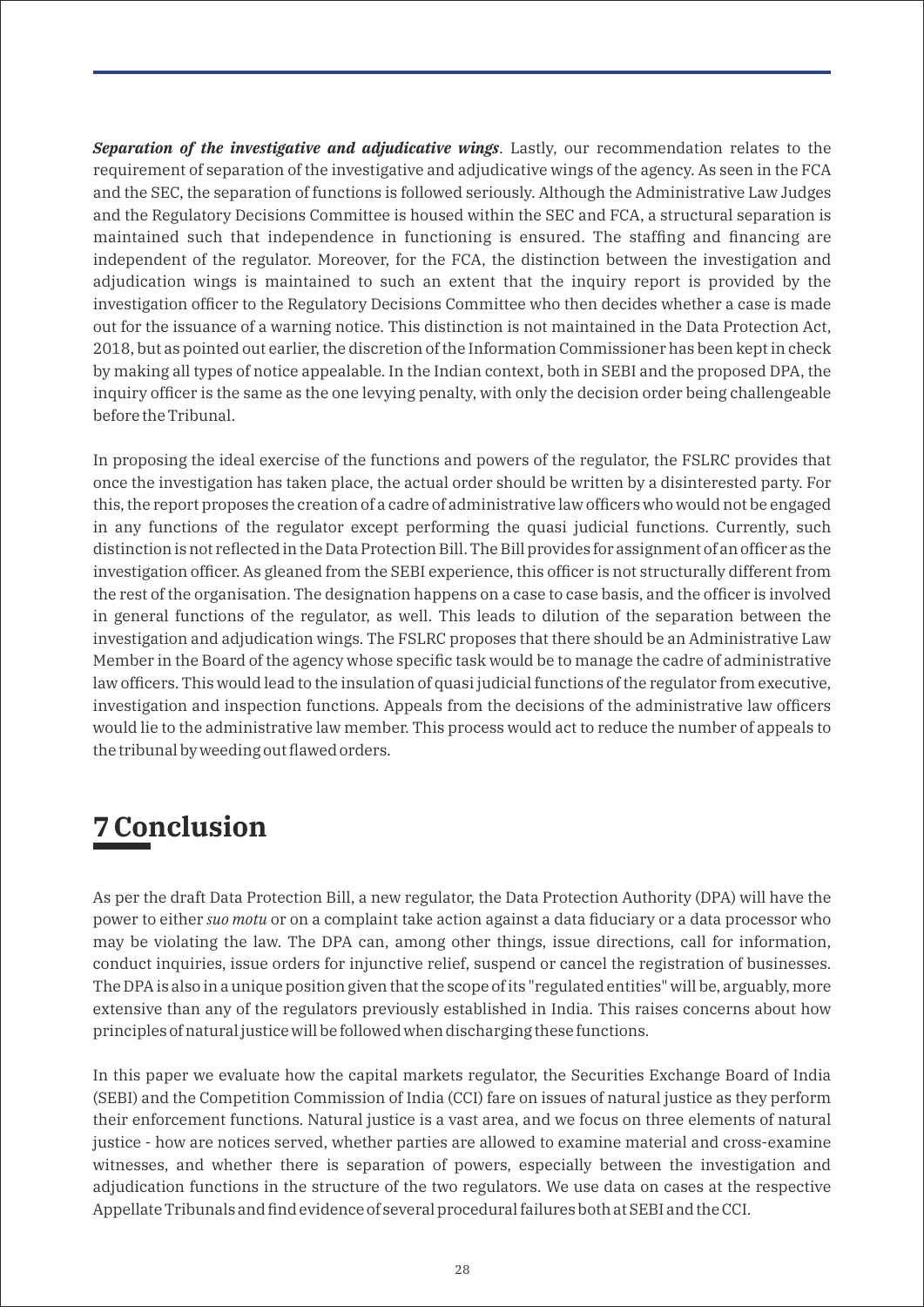What would improve these processes? We look at the structure of regulators in other countries - namely the US and the UK, and find that the processes that Indian law just assumes will be followed, are actually codified in laws, regulations and process manuals in these countries. This codification of processes for natural justice is an important lesson as we design the new data protection regulator.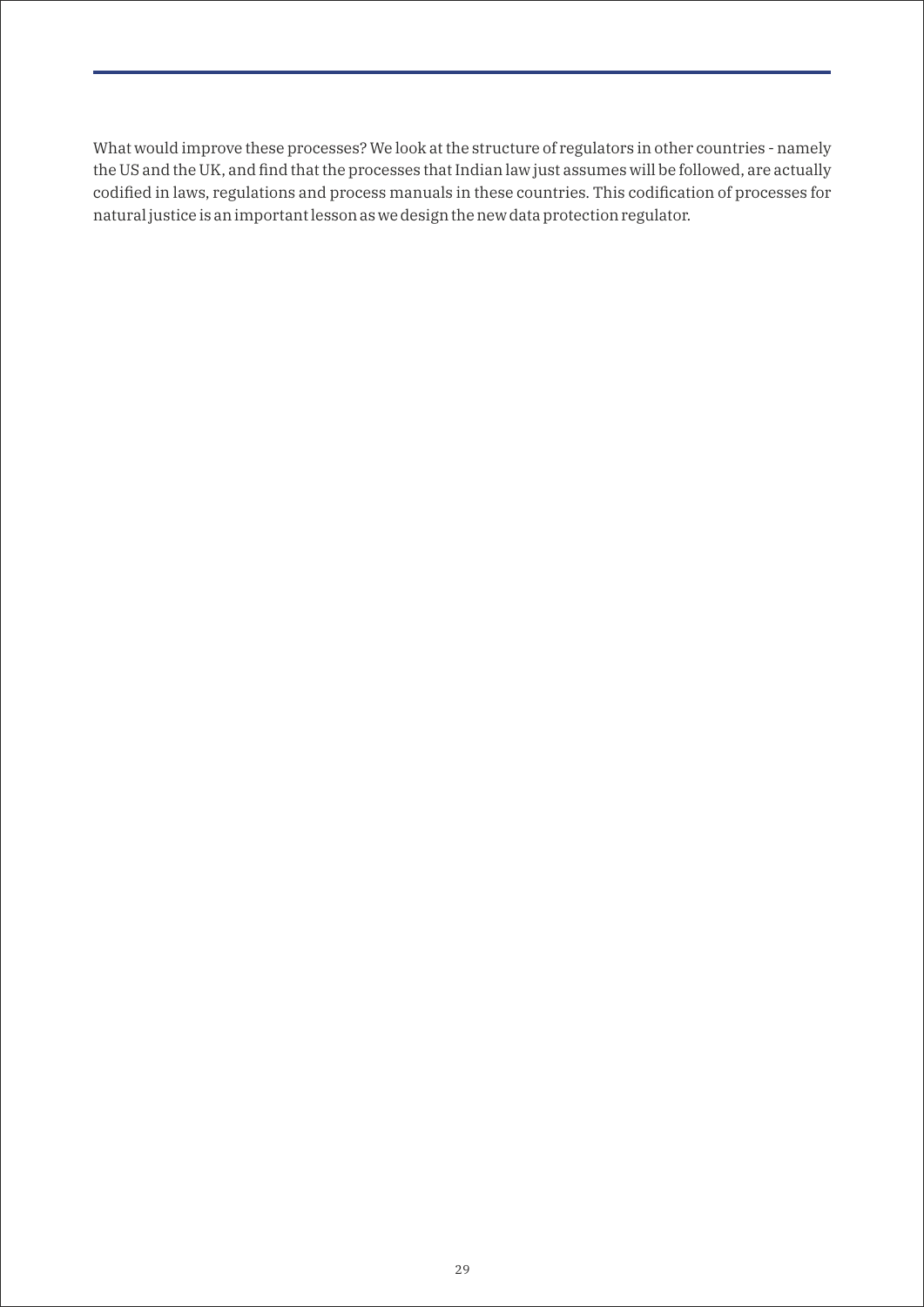### **References**

- Burman, A., & Krishnan, K. (2019). Statutory regulatory authorities: Evolution and impact. Retrieved from https://carnegieindia.org/2019/04/04/statutory-regulatory-authorities- evolution-and-impact pub-78780
- Burman, A., & Zaveri, B. (2018). Regulatory responsiveness in India: A normative and empirical framework for assessment. William & Mary Policy Review, 9 (2), 126. Retrieved from https://bit.ly/32eDCdX
- DeMuth, C. (2016). Can the Administrative State be tamed? Journal of Legal Analysis, 8 (1), 121190. Retrieved from https://doi.org/10.1093/jla/law003
- Dima, B., Barna, F., & Nachescu, M.-L. (2018). Does rule of law support the capital market? Economic Research Ekonomska Istrazivanja, 31 (1), 461479. Retrieved from https : / / hrcak.srce.hr/le/295507
- Giandomenico, M. (1998). The regulatory state and its legitimacy problems. Political Science Series No. 56. Department of Political Science of the Institute for Advanced Studies (IHS).
- Roy, S., Shah, A., Srikrishna, B. N., & Sundaresan, S. (2019). Building state capacity for regulation in India. Devesh Kapur and Madhav Khosla (eds.), Regulation in India: Design, Capacity, Performance, Oxford: Hart Publishing. Retrieved from https://www.nipfp.org.in/media/medialibrary/2018/08/ WP\_237\_2018\_0ciIwuT.pdf
- Scalia, A. (1982). Separation of functions: Obscurity presevered. Administrative Law Review, 34. Retrieved from https://chicagounbound.uchicago.edu/cgi/viewcontent.cgi?article= 11874&context= journal\_articles
- Scott, C. (2000). Accountability in the regulatory state. Journal of Law and Society, 27 (1). Retrieved from http://www.jstor.org/stable/1410728
- Sundaresan, S. (2018). Capacity building is imperative. Column titled Without Contempt in the editions of Business Standard dated August 2, 2018. Retrieved from https://somasekhars. wordpress.com/2018/08/10/capacity-building-is-imperative/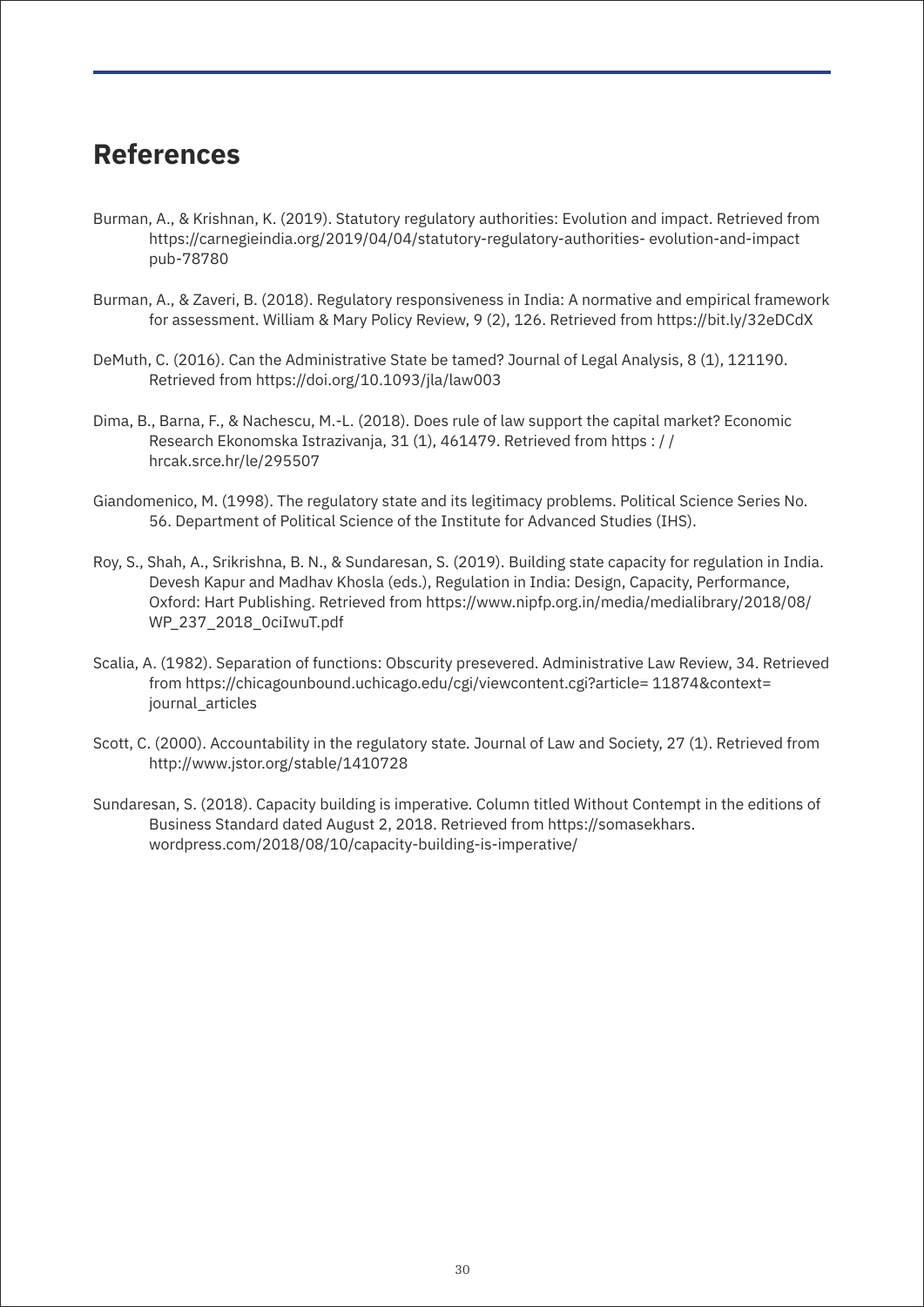# **Acknowledgements**

The authors' are researchers at the National Institute of Public Finance and Policy, Delhi. The paper has been written as part of the Data Governance Network, funded by the Omidyar Network. We thank Somasekhar Sundaresan for valuable discussions. We also thank Rishab Bailey, Anirudh Burman, Smriti Parsheera, Shubho Roy, M. S. Sahoo and Bhargavi Zaveri for useful comments. All errors are our own. Views are personal.

### **About the Authors**

Trishee Goyal is a Consultant at the National Institute of Public Finance and Policy. Her research interests include technology policy and regulatory governance.

Renuka Sane is an Associate Professor at the National Institute of Public Finance and Policy. Her research interests include household finance, personal insolvency, consumer protection, and regulatory governance. Author names are in alphabetical order.